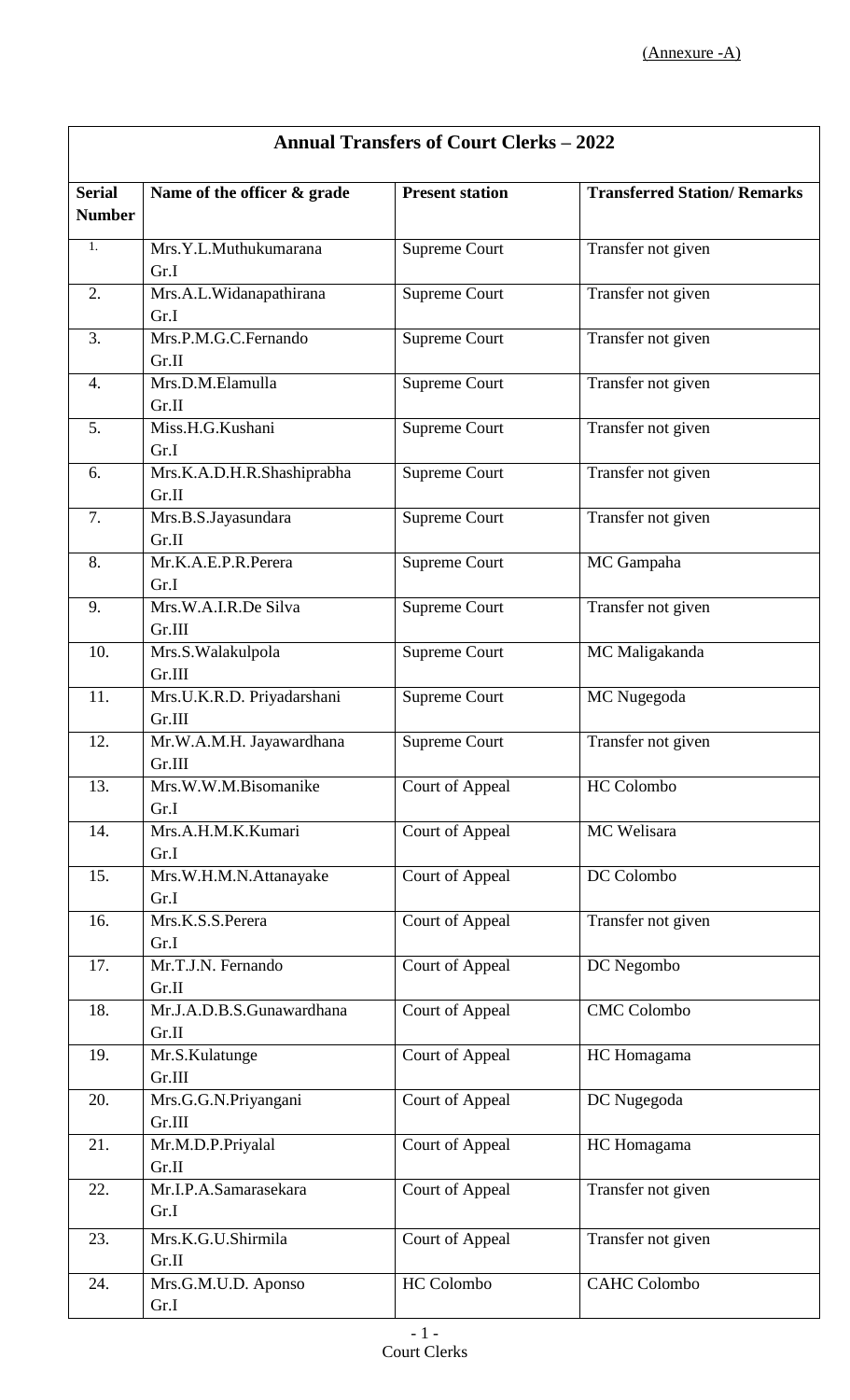| 25. | Mr.W.M.P.Upul Shantha     | HC Colombo             | DC Avissawella               |
|-----|---------------------------|------------------------|------------------------------|
|     | Gr.I                      |                        | (Attachment given to         |
|     |                           |                        | PHCB/Colombo- Court No.02 is |
|     |                           |                        | cancelled)                   |
| 26. | Mrs.A.A. Anuradha         | <b>HC</b> Colombo      | DC Colombo                   |
|     | Gr.II                     |                        |                              |
| 27. | Mr.U.A.R. Pushpakumara    | HC Colombo             | Transfer not given           |
|     | Gr.II                     |                        |                              |
| 28. | Mrs.E.A.P.Rangani         | <b>HC</b> Colombo      | DC Colombo                   |
|     | Gr.III                    |                        |                              |
| 29. | Mr.R.D. R. Dhanushka      | <b>HC</b> Colombo      | HC Avissawella               |
|     | Gr.III                    |                        |                              |
| 30. | Mrs.R.V.R.D. Kumari       | <b>HC</b> Colombo      | Transfer not given           |
|     | Gr.III                    |                        |                              |
| 31. | Mr.S.M.A.R. Samasundara   | <b>HC</b> Colombo      | Transfer not given           |
|     | Gr. III                   | (Attached to Sri Lanka |                              |
|     |                           | Judges' Institute)     |                              |
| 32. | Mrs.L.G.L.D.K.Premasinghe | <b>CAHC Colombo</b>    | Juv.MC Battaramulla          |
|     | Gr.II                     |                        |                              |
| 33. | Mrs.A.A.G.K.Amarathunge   | Com.HC Colombo         | DC Homagama                  |
|     | Gr.I                      |                        |                              |
| 34. | Mr.D.D.H.K.Ariyarathna    | DC Colombo             | Transfer not given           |
|     | Gr.I                      |                        |                              |
| 35. | Mrs.W.S.Kusumthilaka      | DC Colombo             | Transfer not given           |
|     | Supra Grade               |                        |                              |
| 36. | Mr.N.V.K.D.Sanjeewa       | DC Colombo             | Court of Appeal              |
|     | Gr.III                    |                        |                              |
| 37. | Mrs.G.M.Renuka            | DC Colombo             | Court of Appeal              |
|     | Gr.III                    |                        |                              |
| 38. | Mr.A.K.P.Saminda          | DC Colombo             | Transfer not given           |
|     | Gr.II                     |                        |                              |
| 39. | Mr.D.Thusitha             | DC Colombo             | <b>HC</b> Colombo            |
|     | Gr.I                      |                        |                              |
| 40. | Mrs.A.G.Dilini Madhushani | DC Colombo             | <b>DC/MC Kantale</b>         |
|     | Gr.II                     |                        |                              |
| 41. | Mrs.W.M.K.M.Weerasekara   | DC Colombo             | Transfer not given           |
|     | Gr.I                      |                        |                              |
| 42. | Miss.W.G.S.K.Maduwanthi   | DC Colombo             | Transfer not given           |
|     | Gr.III                    |                        |                              |
| 43. | Mrs.L.Rasika              | <b>CMC</b> Colombo     | Court of Appeal              |
|     | Gr.II                     |                        |                              |
| 44. | Mr.K.A.G.S.Kumara         | <b>CMC</b> Colombo     | DC Kalutara                  |
|     | Gr.II                     |                        |                              |
| 45. | Mrs.W.P.J.M.Pathirana     | <b>CMC</b> Colombo     | Transfer not given           |
|     | Gr.II                     |                        |                              |
| 46. | Mrs.R.V.G.S.Kumari        | <b>CMC</b> Colombo     | Court of Appeal              |
|     | Gr.II                     |                        |                              |
| 47. | Mrs.K.H.D.Jayalath        | <b>CMC</b> Colombo     | <b>Supreme Court</b>         |
|     | Gr.III                    |                        |                              |
| 48. | Mrs.M.K.D.Ranathunge      | <b>CMC</b> Colombo     | HC Colombo                   |
|     | Gr.III                    |                        |                              |
| 49. | Mrs.G.D.P.B.Madushani     | <b>CMC</b> Colombo     | Transfer not given           |
|     | Gr.II                     |                        |                              |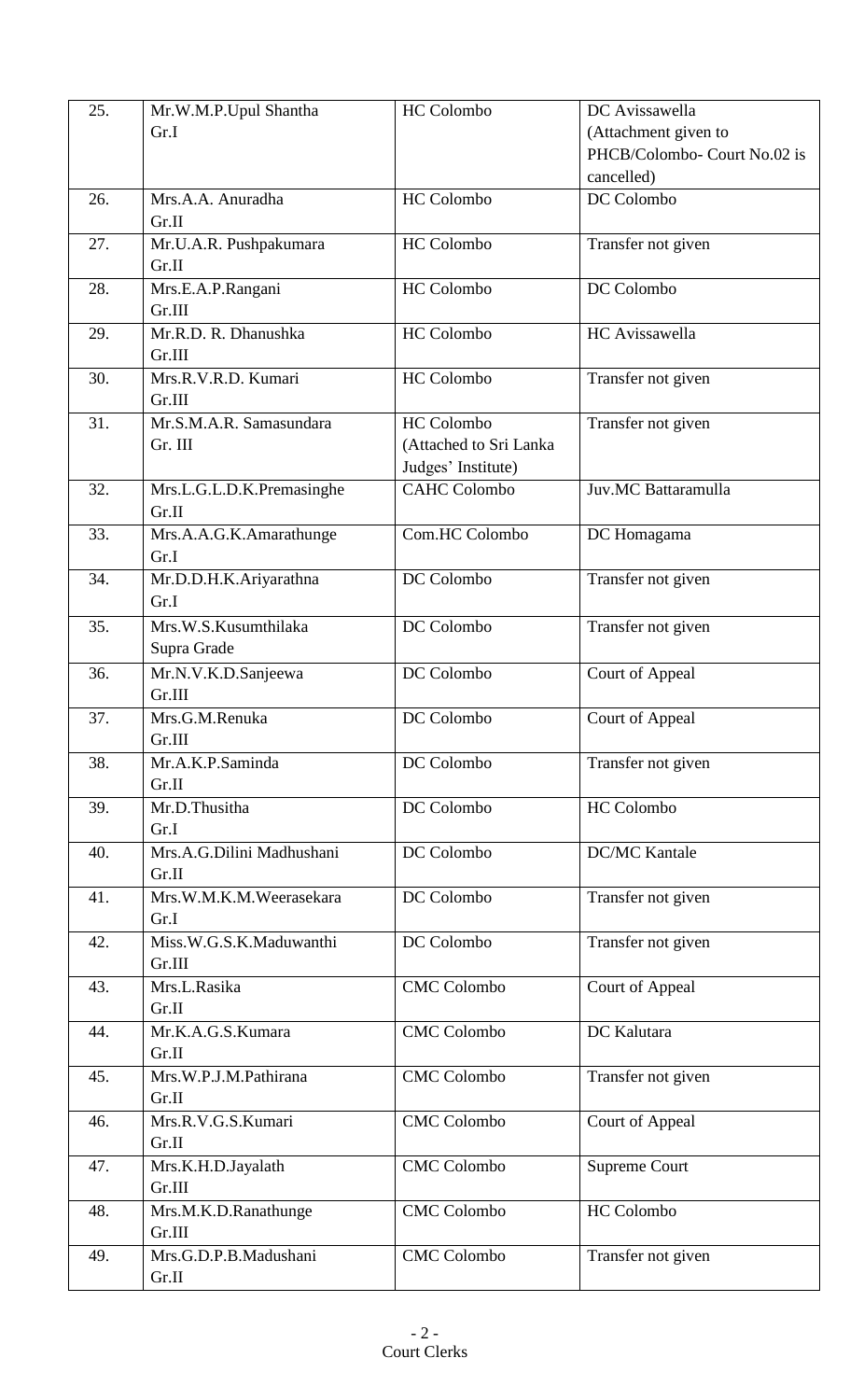| 50. | Mrs.G.K.G.K.Prashanthika           | <b>CMC Colombo</b> | Transfer not given   |
|-----|------------------------------------|--------------------|----------------------|
|     | Gr.III                             |                    |                      |
| 51. | Miss.W.M.P.C.Bandara<br>Gr.II      | <b>CMC</b> Colombo | Transfer not given   |
| 52. | Mr.H.A.K.M.Kumara                  | <b>CMC</b> Colombo | HC Kurunegala        |
|     | Gr.III                             |                    |                      |
| 53. | Mrs.I.P.Mallika Arachchi<br>Gr.III | MC Fort            | MC Homagama          |
| 54. | Mr.G.I.N.Fonseka                   | DC Mt.Lavinia      | DC/MC Kesbewa        |
|     | Gr.I                               |                    |                      |
| 55. | Mrs.K.W.S.Dulani                   | DC Mt.Lavinia      | MC Homagama          |
|     | Gr.II                              |                    |                      |
| 56. | Mrs.B.D.P.Piyadasa                 | MC Mt.Lavinia      | Transfer not given   |
|     | Gr.II                              |                    |                      |
| 57. | Mrs.M.Sugandika<br>Gr.II           | MC Maligakanda     | MC Fort - Colombo    |
| 58. | Mrs.A.W.T. Subhashini              | MC Maligakanda     | Transfer not given   |
|     | Gr.I                               |                    |                      |
| 59. | Mr.H.A.A. Priyashantha             | DC Nugegoda        | Transfer not given   |
|     | Gr.III                             |                    |                      |
| 60. | Mrs.P. Swarnakanthi                | DC Nugegoda        | DC Kaduwela          |
|     | Supra Grade                        |                    |                      |
| 61. | Mrs.E.D.P.M. Jayasundara           | DC Nugegoda        | DC Homagama          |
|     | Gr.III                             |                    |                      |
| 62. | Mrs.W.A.M.D. Jayawardhana          | DC Nugegoda        | Transfer not given   |
|     | Gr.III                             |                    |                      |
| 63. | Mrs.I.U. Yapa                      | MC Nugegoda        | <b>Supreme Court</b> |
|     | Gr.I                               |                    |                      |
| 64. | Mrs. D.R.M. Dalawella              | HC Kalutara        | DC Mt.Lavinia        |
|     | Gr.I                               |                    |                      |
| 65. | Mrs.M.D. Harshani                  | DC Kalutara        | HC Panadura          |
|     | Gr.II                              |                    |                      |
| 66. | Mrs.S. Paranawithana               | DC Kalutara        | DC Galle             |
|     | Gr.I                               |                    |                      |
| 67. | Mr.M.A.D.A.K. Mutukuda             | DC/MC Kesbewa      | MC Panadura          |
|     | Gr.I                               |                    |                      |
| 68. | Miss.Y.D. Kumuduni                 | DC/MC Kesbewa      | MC Kalutara          |
|     | Gr.III                             |                    |                      |
| 69. | Mrs.D.M.I. Kumari                  | MC Horana          | DC/MC Moratuwa       |
|     | Gr.III<br>Mrs.A.P. Siriwardhane    |                    |                      |
| 70. | Gr.II                              | DC /MC Moratuwa    | HC Kalutara          |
| 71. | Mrs.I.M.S.M. Bandara               | HC Panadura        | DC Kalutara          |
|     | Gr.II                              |                    |                      |
| 72. | Mrs.G.D.I. Karunarathne            | HC Panadura        | DC Kalutara          |
|     | Gr.I                               |                    |                      |
| 73. | Mrs.P.D.N.S. Pathirana             | DC Panadura        | DC Balapitiya        |
|     | Gr.II                              |                    |                      |
| 74. | Mrs.J.K.G. Kosala                  | DC Panadura        | Transfer not given   |
|     | Gr.I                               |                    |                      |
| 75. | Mrs. D.S.A.K. Malkanthi            | MC Panadura        | HC Kalutara          |
|     | Gr III                             |                    |                      |
|     |                                    |                    |                      |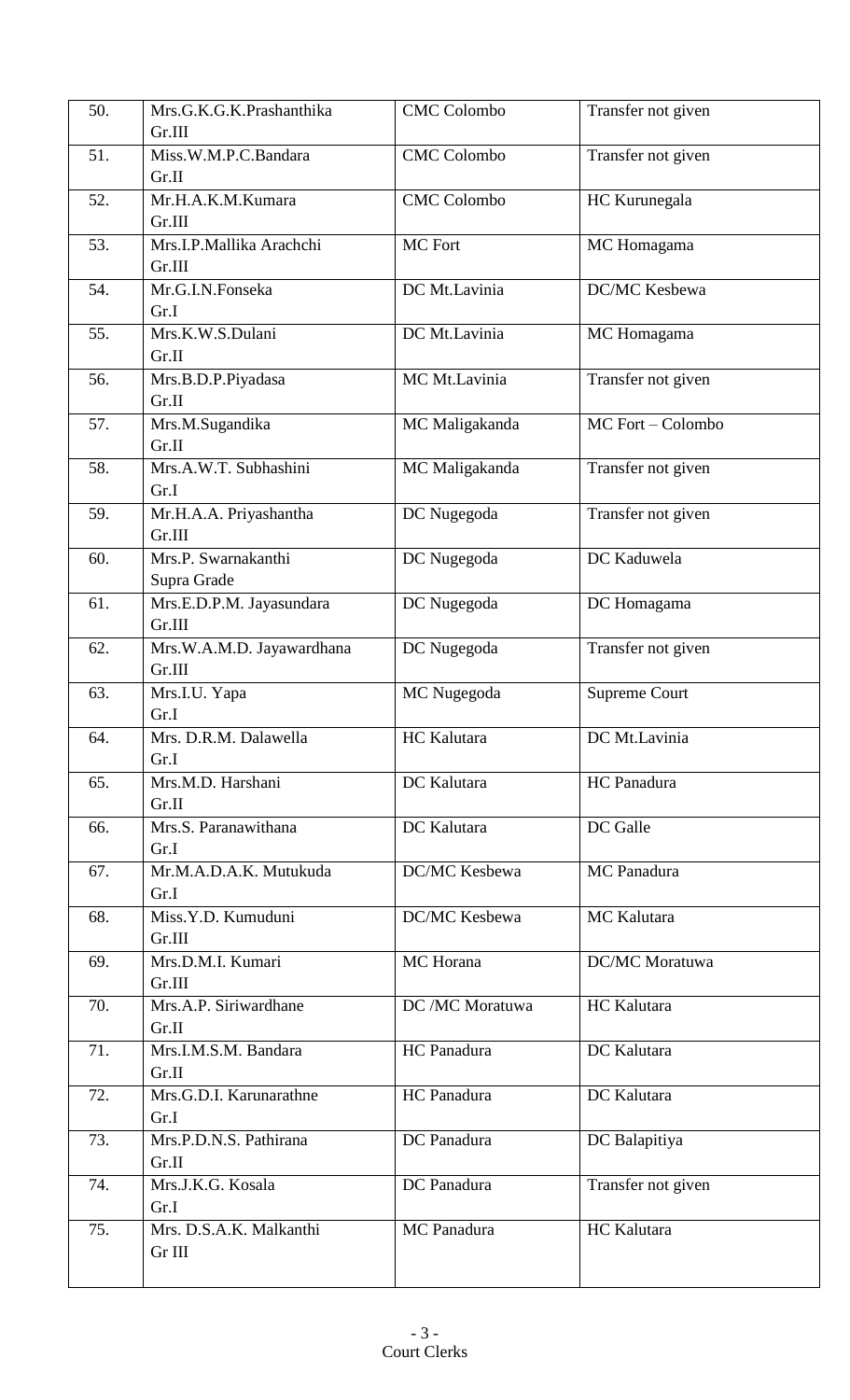| 76.  | Mrs. C.N. Dissanayake<br>Gr III       | MC Panadura         | MC Balapitiya                                        |
|------|---------------------------------------|---------------------|------------------------------------------------------|
| 77.  | Mrs. P.G.N. Himali<br>Gr I            | MC Panadura         | Court of Appeal                                      |
| 78.  | Mrs. E.A.D.S. Sudarshani<br>Gr III    | <b>CAHC</b> Gampaha | DC/MC Minuwangoda                                    |
| 79.  | Mrs D.D.M. Kumari<br>Gr.I             | DC Gampaha          | <b>CAHC</b> Negombo                                  |
| 80.  | Mrs.R.T.D. Gunasekara<br>Gr.III       | DC Gampaha          | <b>HC</b> Avissawella                                |
| 81.  | Mrs.N.A.S.G. Niwunhella<br>Gr.II      | DC/MC Pugoda        | DC Kaduwela                                          |
| 82.  | Ms.M.M.P. Damayanthi<br>Gr.I          | DC/MC Pugoda        | <b>CAHC</b> Gampaha                                  |
| 83.  | Mrs.N.M. Buddhika<br>Gr.II            | MC Mahara           | Transfer not given                                   |
| 84.  | Mrs.Lasanthi Wathsala<br>Gr.I         | MC Mahara           | Transfer not given                                   |
| 85.  | Mrs.G.N.K. Galtempitiya<br>Gr.I       | MC Mahara           | Transfer not given                                   |
| 86.  | Mrs S.G.B.C. Gunarathna<br>Gr.II      | MC Mahara           | Transfer not given                                   |
| 87.  | Miss D.M.S. Jayawardana<br>Gr.III     | MC Mahara           | Transfer not given                                   |
| 88.  | Mrs.R.H.D.R. Ranasinghe<br>Gr.I       | MC Mahara           | DC/MC Dambulla                                       |
| 89.  | Mrs. S.G.R. Lakshmi<br>Gr.I           | CAHC Negombo        | DC/MC Minuwangoda                                    |
| 90.  | Mrs. J.A.A.C. Thisera<br>Gr.II        | <b>CAHC</b> Negombo | DC Gampaha                                           |
| 91.  | Mrs.H.M.S.C. Herath<br>Gr.I           | HC Negombo          | Transfer not given                                   |
| 92.  | Mr.H.M.N.C. Wijerathna<br>Gr.III      | HC Negombo          | Transfer not given                                   |
| 93.  | Mr.M.G.J.D. Perera<br>Gr.II           | DC Negombo          | Court of Appeal                                      |
| 94.  | Mrs.S.P.S.W.K. Premadasa<br>Gr.III    | DC Negombo          | Transfer not given                                   |
| 95.  | Ms.K.A.N.P.Kuruppu Arachchi<br>Gr.III | DC Negombo          | Transfer not given                                   |
| 96.  | Mr. K.M.S.K. Perera<br>Gr.III         | MC Negombo          | <b>HC</b> Colombo                                    |
| 97.  | Mrs. A.V.M. Chathurangi<br>Gr.III     | MC Negombo          | DC/MC Minuwangoda                                    |
| 98.  | Mrs. A.A.M. Attanayake<br>Gr.III      | MC Negombo          | HC Gampaha                                           |
| 99.  | Mr. D.M.C. Dissanayake<br>Gr.III      | MC Negombo          | MC Mahara<br>(To be posted to proposed<br>DC Mahara) |
| 100. | Mrs. R.M. Damayanthi<br>Gr.II         | MC Welisara         | MC Negombo                                           |
| 101. | Mrs. M.S.P. Marasinghe<br>Gr.II       | MC Welisara         | MC Negombo                                           |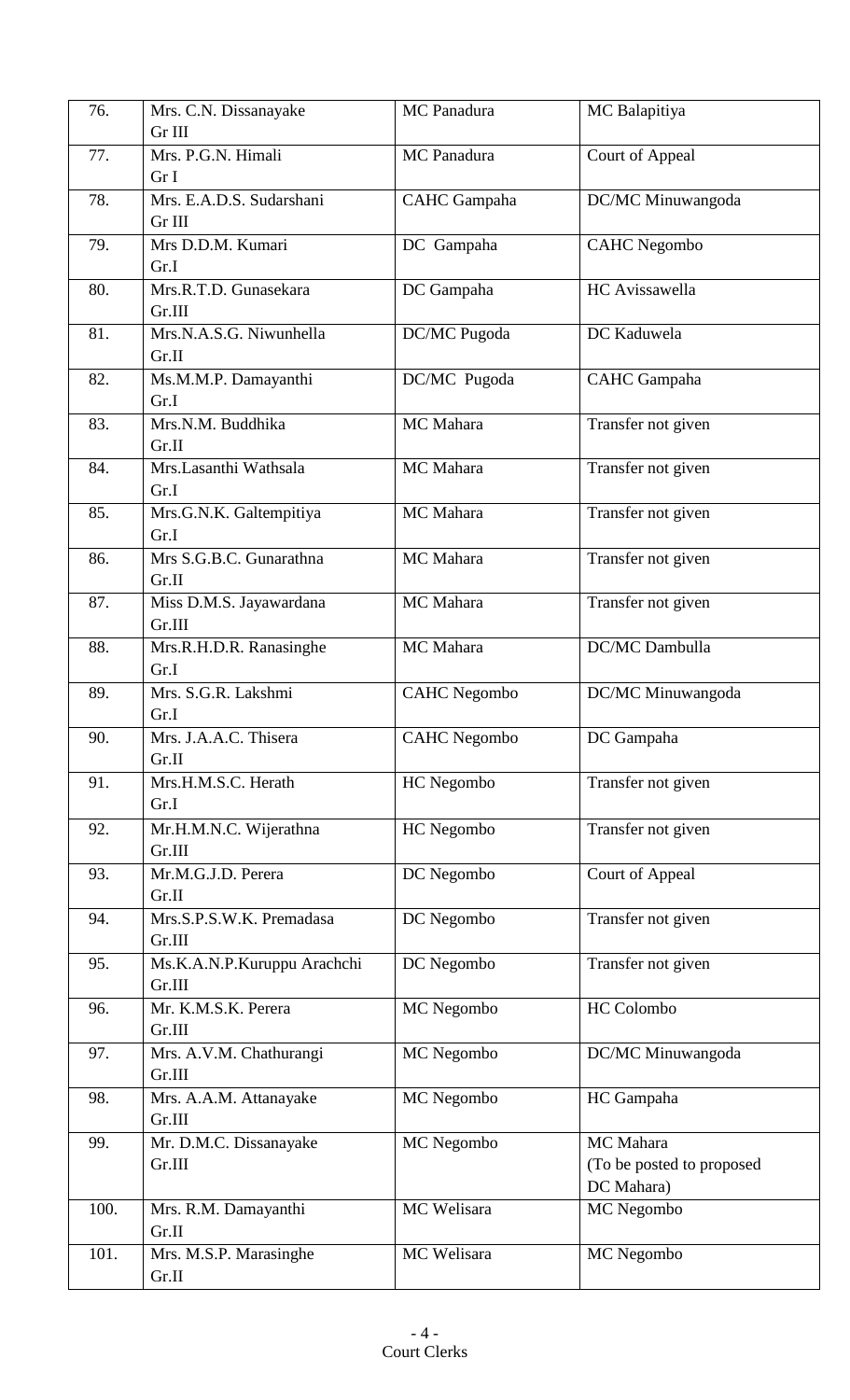| 102. | Mrs. G.A.D. Damayanthi                | DC/MC Minuwangoda       | Transfer not given      |
|------|---------------------------------------|-------------------------|-------------------------|
|      | Gr.I                                  |                         |                         |
| 103. | Mrs. H.B.D. Sohani<br>Gr.III          | DC/MC Minuwangoda       | DC Gampaha              |
| 104. | Mrs.A.P.G. Jayalath<br>Gr.II          | DC/MC Minuwangoda       | MC Negombo              |
| 105. | Mrs.A.B.P.Janaka Kumari<br>Gr.III     | <b>CAHC</b> Avissawella | Transfer not given      |
| 106. | Mrs. H.R.A.Nilmini Kumari<br>Gr.I     | HC Avissawella          | <b>DC/MC Ruwanwella</b> |
| 107. | Mrs. R.G.K.T. Karunarathne<br>Gr.I    | HC Avissawella          | MC Kaduwela             |
| 108. | Mr. M.A.S.C. Jothipala<br>Gr.II       | HC Avissawella          | HC Homagama             |
| 109. | Mr. W.P. Niroshan<br>Gr.II            | HC Avissawella          | Transfer not given      |
| 110. | Mrs.K.A.P.N.M.K. Kularathna<br>Gr.I   | DC Avissawella          | MC Ratnapura            |
| 111. | Mrs. H. K. R. Priyadarshani<br>Gr.III | DC Avissawella          | Transfer not given      |
| 112. | Mrs.E.A.D.C. Edirisinghe<br>Gr.I      | DC Avissawella          | Transfer not given      |
| 113. | Mrs.W.A.A. Udayangani<br>Gr.III       | DC Avissawella          | Transfer not given      |
| 114. | Mrs.G.A.P.M. Gunathilaka<br>Gr.II     | MC Avissawella          | Transfer not given      |
| 115. | Mr.W.L.C. Weerasinghe<br>Gr.II        | MC Avissawella          | Transfer not given      |
| 116. | Mrs.N.K. Nishanthi<br>Gr.II           | MC Avissawella          | DC/MC Balangoda         |
| 117. | Mrs.H.K.A. Madhuwanthi<br>Gr.II       | MC Avissawella          | DC/MC Balangoda         |
| 118. | Mrs.H.W.I. Udeni<br>Gr.III            | MC Avissawella          | Transfer not given      |
| 119. | Mr.W.U.D.A. Kumara<br>Gr.III          | <b>CAHC</b> Homagama    | Transfer not given      |
| 120. | Mrs.G.K.D.C. Gannoruwa<br>Gr.II       | HC Homagama             | DC/MC Kesbewa           |
| 121. | Mr.M.H.S. Abeynayaka<br>Gr.III        | HC Homagama             | HC Avissawella          |
| 122. | Mrs.B.A.C.W. Jayathilaka<br>Gr.II     | DC Homagama             | DC Kaduwela             |
| 123. | Mrs. S.N.H.K. Nanayakkara<br>Gr.III   | DC Homagama             | DC Nugegoda             |
| 124. | Mrs. R.A.L.V. Ranasinghe<br>Gr.II     | DC Homagama             | MC Avissawella          |
| 125. | Mrs. G.G.H. Wajirakanthi<br>Gr.III    | DC Homagama             | Transfer not given      |
| 126. | Miss. U.S.S.N. Uduwakage<br>Gr.III    | DC Homagama             | Transfer not given      |
| 127. | Mrs.R.M.N.H. Rathnayake<br>Gr.III     | DC Homagama             | MC Nuwara Eliya         |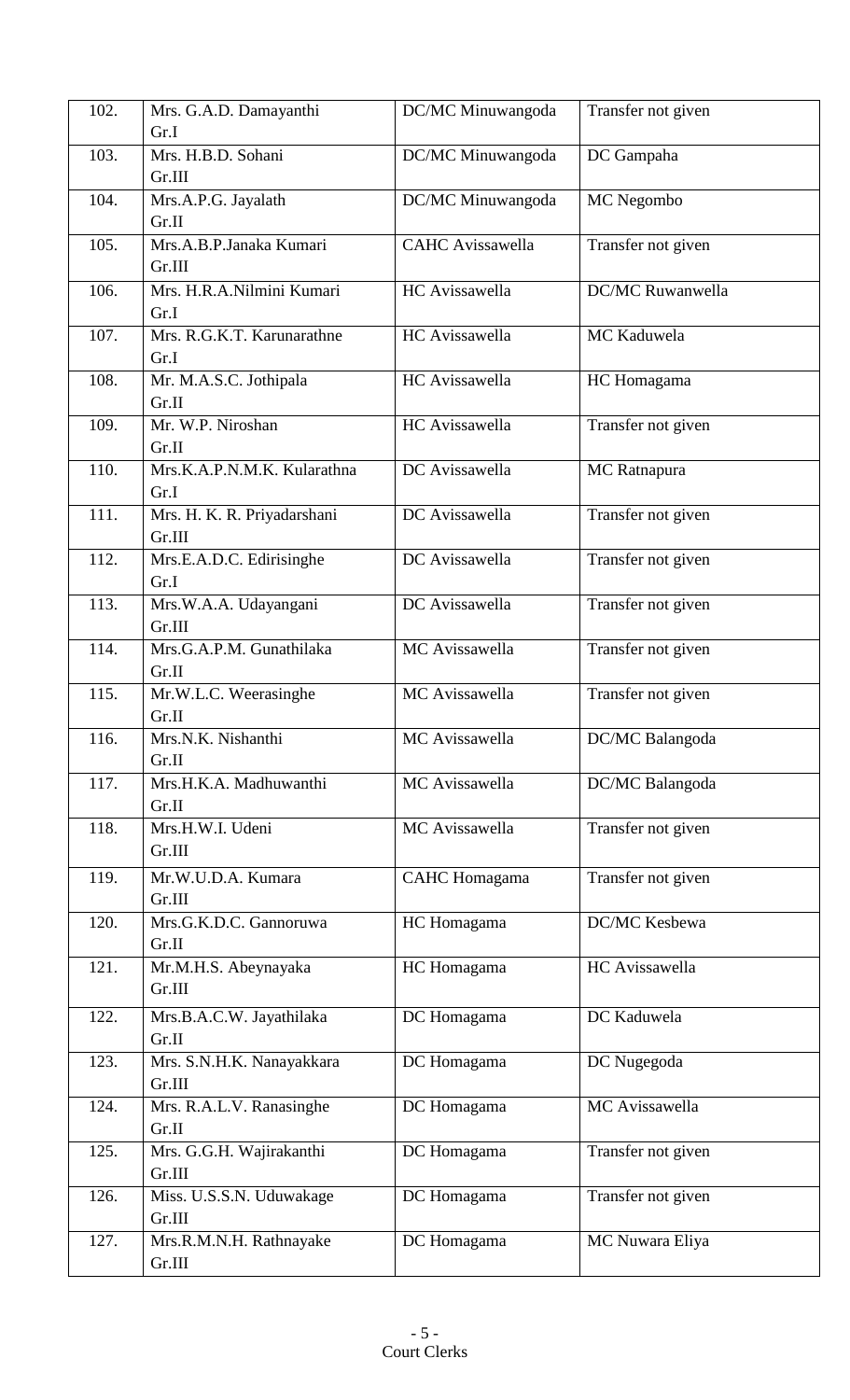| 128. | Mrs.G.P.H.W.C. Karunarathna     | DC Kaduwela     | Transfer not given |
|------|---------------------------------|-----------------|--------------------|
|      | Gr.III                          |                 |                    |
| 129. | Mrs.U.A.A.T. Sirisena           | DC Kaduwela     | DC/MC Pugoda       |
|      | Gr.I                            |                 |                    |
| 130. | Mrs.S.R.S. Malkanthi            | MC Kaduwela     | DC/MC Pugoda       |
|      | Gr.I                            |                 |                    |
| 131. | Mrs.S.M.C.K. Senavirathne       | MC Kaduwela     | DC Nugegoda        |
|      | Gr.III                          |                 |                    |
| 132. | Mrs.S.H.R.A.G. Senanayake       | MC Kaduwela     | Transfer not given |
|      | Gr.III                          |                 |                    |
| 133. | Mr.P.D.A. Indika                | HC Balapitiya   | Transfer not given |
|      | Gr.II                           |                 |                    |
| 134. | Mr.L.H.Nandana De Silva         | HC Balapitiya   | <b>CAHC</b> Galle  |
|      | Gr.III                          |                 |                    |
| 135. | Mrs.A.H. Kaushalya              | DC Balapitiya   | DC Matugama        |
|      | Gr.I                            |                 |                    |
| 136. | Mrs.M.G. Sharnika               | DC Balapitiya   | MC Galle           |
|      | Gr.III                          |                 |                    |
| 137. | Mrs.H.W.K. Kumari               | MC Balapitiya   | <b>HC</b> Galle    |
|      | Gr.I                            |                 |                    |
| 138. | Mrs.P.G. Samanthika             | MC Balapitiya   | Transfer not given |
|      | Gr.I                            |                 |                    |
| 139. | Mr.B.A.J. Ruwan                 | MC Balapitiya   | DC Elpitiya        |
|      | Gr. I                           |                 |                    |
| 140. | Mrs.M.P.S.C.L. Muthumala        | MC Balapitiya   | Transfer not given |
|      | Gr.III                          |                 |                    |
| 141. | Mrs.W.A.P.M. Kumari             | <b>HC</b> Galle | MC Matara          |
|      | Gr I                            |                 |                    |
| 142. | Mr. D.K. Kodithuwakku           | DC Galle        | DC Elpitiya        |
|      | Gr II                           |                 |                    |
| 143. | Ms.M.W. Madanayaka<br>Gr.III    | DC Galle        | DC/MC Udugama      |
|      |                                 |                 |                    |
| 144. | Ms.W.A.S. Rasangika             | DC Galle        | DC/MC Udugama      |
|      | Gr.III                          | DC Galle        |                    |
| 145. | Mr.P.D.T.P. Jayawansha<br>Gr.II |                 | Transfer not given |
| 146. | Mr.W.G. Asanka                  | MC Galle        | DC Balapitiya      |
|      | Gr.III                          |                 |                    |
| 147. | Mrs. K.M.N. Niruksani           | MC Galle        | MC Matara          |
|      | Gr.I                            |                 |                    |
| 148. | Mrs.B.H. Kumari                 | MC Galle        | Transfer not given |
|      | Gr.II                           |                 |                    |
| 149. | Mrs.S.G. Kaggoda Arachchi       | DC Elpitiya     | DC Balapitiya      |
|      | Gr.I                            |                 |                    |
| 150. | Mrs.P.K.K. Ramesha              | DC Elpitiya     | <b>CMC</b> Colombo |
|      | Gr.II                           |                 |                    |
| 151. | Mrs.B.G.D. Thushari             | DC Elpitiya     | Transfer not given |
|      | Gr.III                          |                 |                    |
| 152. | Mrs.P.A.D.L. Wickramasinghe     | DC Elpitiya     | MC Balapitiya      |
|      | Gr.III                          |                 |                    |
| 153. | Miss.H.S.P.G. Chandima          | MC Elpitiya     | Transfer not given |
|      | Gr.I                            |                 |                    |
|      |                                 |                 |                    |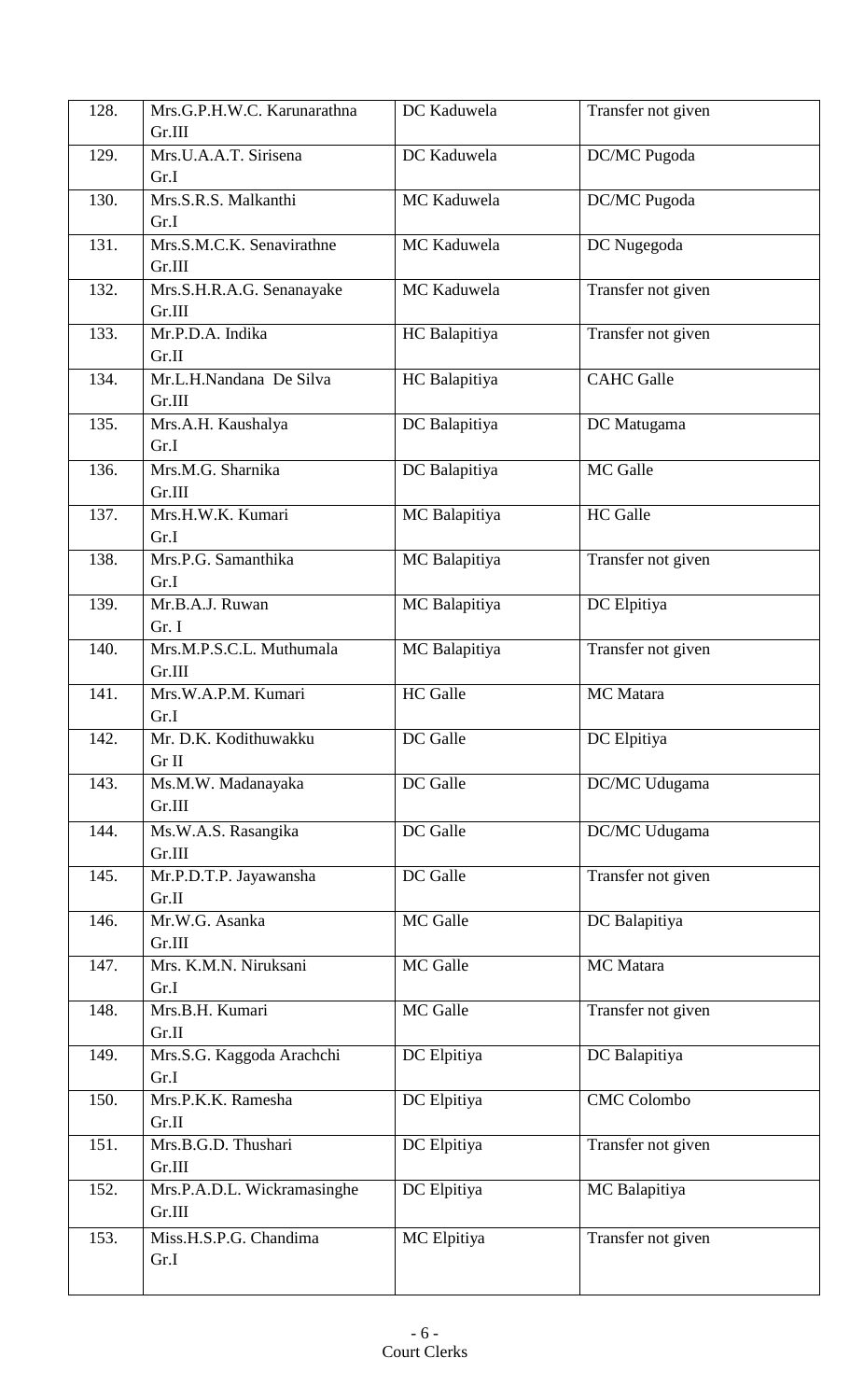| 154. | Mrs.K.A.L. Kumari<br>Gr.II          | MC Elpitiya          | Transfer not given      |
|------|-------------------------------------|----------------------|-------------------------|
| 155. | Mrs.D.K. Danthanarayana<br>Gr.II    | DC/MC Udugama        | DC Galle                |
| 156. | Mrs.P.S.W. Gunawardhana<br>Gr.III   | DC/MC Udugama        | DC Elpitiya             |
| 157. | Mrs.T.H.K. Kumari<br>Gr.II          | DC/MC Udugama        | Transfer not given      |
| 158. | Mr.P.G.C.L. Nanayakkara<br>Gr.II    | DC/MC Udugama        | Transfer not given      |
| 159. | Mr.K.S. Dayanath<br>Gr.III          | DC Matara            | DC/MC Morawaka          |
| 160. | Mrs.L.Y.R. Nimali<br>Gr.I           | DC Matara            | MC Angunukolapelessa    |
| 161. | Mrs.W.C.S. De Soyza<br>Gr.II        | DC Matara            | Transfer not given      |
| 162. | Mrs.M.G.I. Sewwandi<br>Gr.III       | DC Matara            | Transfer not given      |
| 163. | Mr.C.Wimalagunarathne<br>Gr.II      | MC Matara            | DC/MC Tangalle          |
| 164. | Mrs.W.J.M.A.K. Wijesinghe<br>Gr.III | MC Matara            | DC/MC Tangalle          |
| 165. | Mr.N.U.L. Suminda<br>Gr.III         | MC Matara            | Court of Appeal         |
| 166. | Mrs.A.V.C. Sujani<br>Gr.III         | MC Matara            | Transfer not given      |
| 167. | Mrs.H.Y. Gayathri<br>Gr.II          | DC/MC Morawaka       | MC Matara               |
| 168. | Mrs.K.P.D. Nilmini<br>Gr.III        | DC/MC Morawaka       | DC Galle                |
| 169. | Mrs.H.K.U. Darshani<br>Gr.I         | DC/MC Tissamaharama  | Transfer not given      |
| 170. | Mr.P.P.G.A.P. Kumara<br>Gr.III      | DC/MC Tissamaharama  | <b>DC/MC</b> Hambantota |
| 171. | Mr.H.A.K.D. Pathirana<br>Gr.III     | DC/MC Tissamaharama  | DC/MC Morawaka          |
| 172. | Mrs.H.W.P Ranjani<br>Gr.III         | DC/MC Tissamaharama  | Transfer not given      |
| 173. | Miss.V.P.C.V. Pathirana<br>Gr.III   | DC/MC Tissamaharama  | MC Avissawella          |
| 174. | Mr.J.K.S. Premarathne<br>Gr.III     | DC/MC Tissamaharama  | Transfer not given      |
| 175. | Mr.A.K.A. Thilakasiri<br>Gr.II      | <b>CAHC Tangalle</b> | Transfer not given      |
| 176. | Mrs.K.M.R. Malangani<br>Gr.I        | <b>HC</b> Tangalle   | Transfer not given      |
| 177. | Mrs.D.G.N.K.Abeygunawardana<br>Gr.I | <b>HC</b> Tangalle   | Transfer not given      |
| 178. | Mrs.H.L.N. Pradeepika<br>Gr.I       | DC/MC Tangalle       | MC Matara               |
| 179. | Mr.S.R. Alahakoon<br>Gr.II          | DC/MC Tangalle       | MC Galle                |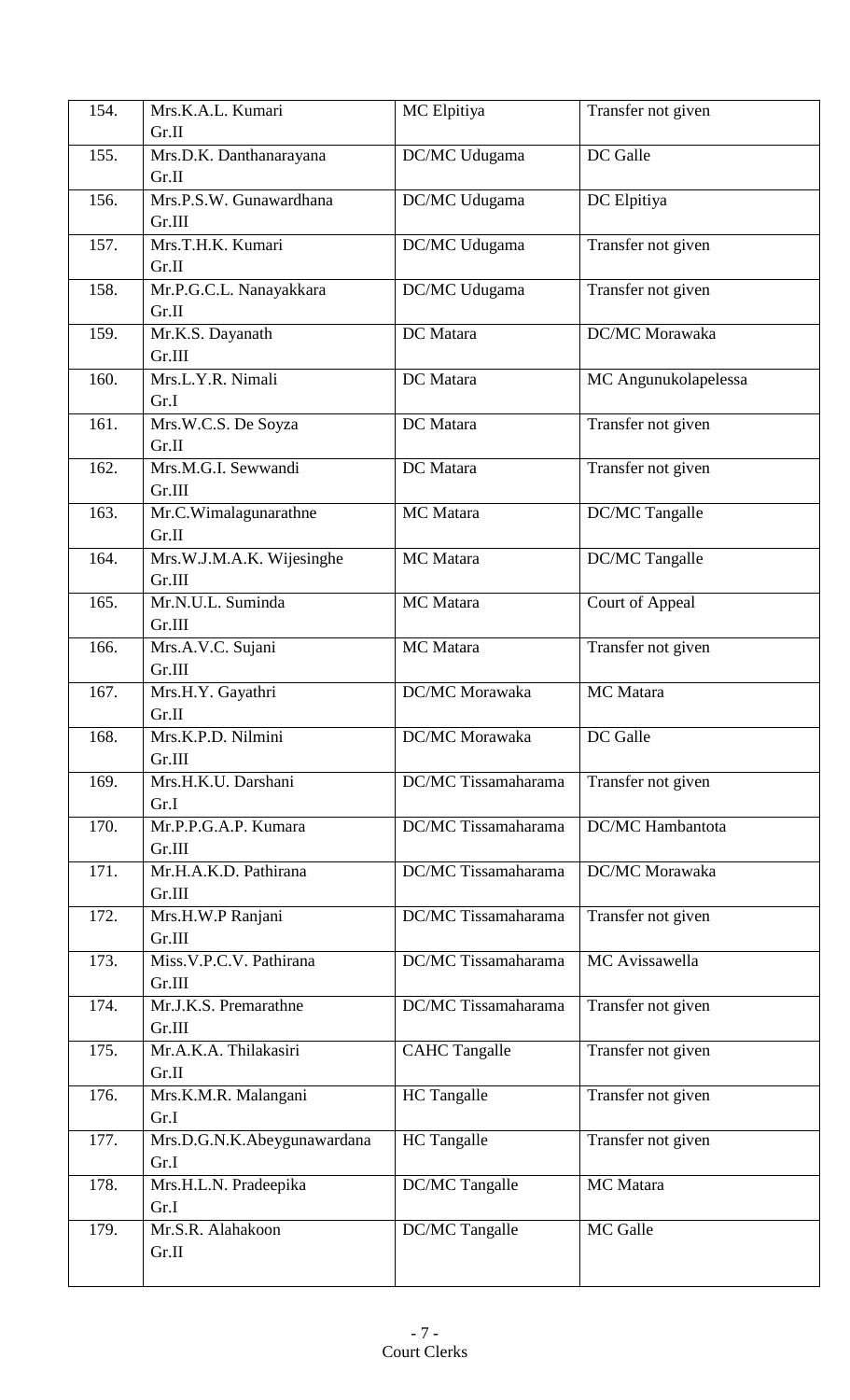| 180. | Mr.H.L.L.S. Kumara         | DC/MC Tangalle          | DC/MC Walasmulla   |
|------|----------------------------|-------------------------|--------------------|
|      | Gr.I                       |                         |                    |
| 181. | Mrs.I.T. Weerasinghe       | DC/MC Tangalle          | Transfer not given |
|      | Gr.I                       |                         |                    |
| 182. | Mrs.L.V.R.T. Kumari        | DC/MC Walasmulla        | DC/MC Tangalle     |
|      | Gr.III                     |                         |                    |
| 183. | Ms.B.L.A. Priyanthi        | DC/MC Walasmulla        | Transfer not given |
|      | Gr.I                       |                         |                    |
| 184. | Mrs.M.M.O. Nilanthika      | HC Hambantota           | Transfer not given |
|      | Gr.I                       |                         |                    |
| 185. | Mrs.G.L.C. Sagarika        | HC Hambantota           | Transfer not given |
|      | Gr.II                      |                         |                    |
| 186. | Mrs.A.A.H C. Amarakoon     | HC Hambantota           | Transfer not given |
|      | Gr.III                     |                         |                    |
| 187. | Mrs.H.N.K. Kanchanamala    | HC Hambantota           | Transfer not given |
|      | Gr.III                     |                         |                    |
| 188. | Mr.H.K.M.N. Senarathne     | <b>DC/MC</b> Hambantota | Transfer not given |
|      | Gr.I                       |                         |                    |
| 189. | Mrs.S.H.D.S. Chathurangani | DC/MC Hambantota        | Transfer not given |
|      | Gr.III                     |                         |                    |
| 190. | Mrs.N.M. Chandra Kanthi    | DC/MC Hambantota        | Transfer not given |
|      | Gr.III                     |                         |                    |
| 191. | Mrs.G.R.T.S. Bandara       | DC/MC Hambantota        | Transfer not given |
|      | Gr.III                     |                         |                    |
| 192. | Mrs.R. Nishanthi           | DC/MC Hambantota        | Transfer not given |
|      | Gr.III                     |                         |                    |
| 193. | Mr.K.M.P.R. Wickramaratne  | MC Angunukolapelessa    | DC Embilipitiya    |
|      | Gr.II                      |                         |                    |
| 194. | Mrs.P.V.P.S. Wijesinghe    | <b>CAHC Kandy</b>       | <b>HC</b> Matale   |
|      | Gr.I                       |                         |                    |
| 195. | Mr.D.M.R.J. Kumara         | <b>CAHC Kandy</b>       | MC Galagedara      |
|      | Gr.III                     |                         |                    |
| 196. | Mrs.R.M.Ashoka             | <b>HC</b> Kandy         | DC Kegalle         |
|      | Gr.II                      |                         |                    |
| 197. | Mrs.C.I. Ekanayaka         | HC Kandy                | Transfer not given |
|      | Gr.II                      |                         |                    |
| 198. | Mr.A.Y.M. Fareed           | <b>HC</b> Kandy         | DC Nuwara Eliya    |
|      | Gr.III                     |                         |                    |
| 199. | Mrs.D.K.N. Wijekoon        | HC Kandy                | Transfer not given |
|      | Gr.III                     |                         |                    |
| 200. | Mr.H.P.R.S. Wijethunge     | DC Kandy                | DC Kegalle         |
|      | Gr.I                       |                         |                    |
| 201. | Mrs.A.M.P.I. Sanjeewani    | DC Kandy                | Transfer not given |
|      | Gr.I                       |                         |                    |
| 202. | Mr.H.P.S. Pushpakumara     | DC Kandy                | Transfer not given |
|      | Gr.II                      |                         |                    |
| 203. | Mrs.A.G.N. Ranasinghe      | DC Kandy                | HC Kegalle         |
|      | Gr.II                      |                         |                    |
| 204. | Mrs.N.M. Chandrasekara     | DC Kandy                | Transfer not given |
|      | Gr.I                       |                         |                    |
| 205. | Mrs.U.W.T.D.K.K.Gunarathne | DC Kandy                | Transfer not given |
|      | Gr.II                      |                         |                    |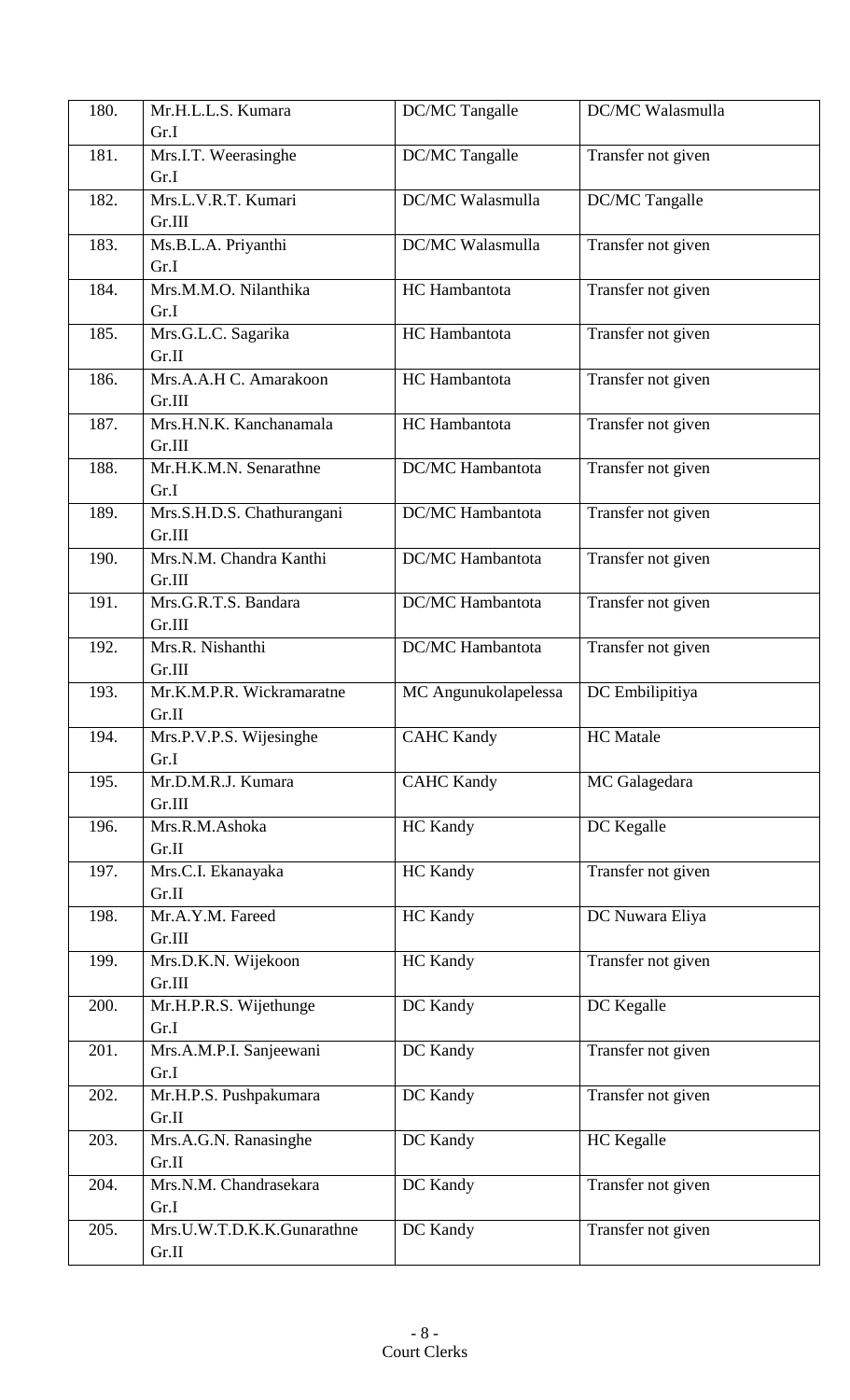| 206. | Mrs.R.M.S. Aravinda        | <b>MC Kandy</b>  | Transfer not given |
|------|----------------------------|------------------|--------------------|
|      | Gr.I                       |                  |                    |
| 207. | Mr.W.P. Bandara            | <b>MC Kandy</b>  | DC/MC Gampola      |
|      | Gr.II                      |                  |                    |
| 208. | Mrs.W.M.I.K. Weerasinghe   | <b>MC Kandy</b>  | DC/MC Welimada     |
|      | Gr.II                      |                  |                    |
| 209. | Mr.R.M.S.V. Sandawinna     | <b>MC Kandy</b>  | DC/MC Mahiyangana  |
|      | Gr.III                     |                  |                    |
| 210. | Mr.J.M. Karunasena         | HC Nuwara Eliya  | Transfer not given |
|      | Gr.II                      |                  |                    |
| 211. | Mr.H.M.W.L. Bandara        | HC Nuwara Eliya  | DC Badulla         |
|      | Gr.III                     |                  |                    |
| 212. | Mrs.S.A. Anulawathi        | HC Nuwara Eliya  | Transfer not given |
|      | Gr.III                     |                  |                    |
| 213. | Mrs.W.M.S.C. Dharmapala    | HC Nuwara Eliya  | Transfer not given |
|      | Gr.III                     |                  |                    |
| 214. | Mrs.R.M.G.K. Karunaratne   | HC Nuwara Eliya  | Transfer not given |
|      | Gr.III                     |                  |                    |
| 215. | Mrs.W.M.N.R. Bandara       | HC Nuwara Eliya  | Transfer not given |
|      | Gr.III                     |                  |                    |
| 216. | Mr.R.M.S. Rathnayaka       | HC Nuwara Eliya  | Transfer not given |
|      | Gr.III                     |                  |                    |
| 217. | Mr.A.H.A.S.I. Kumara       | DC Nuwara Eliya  | Transfer not given |
|      | Gr.I                       |                  |                    |
| 218. | Mr.A.M.K.P. Bandara        | DC Nuwara Eliya  | Transfer not given |
|      | Gr.II                      |                  |                    |
| 219. | Mr.Y.M.S. Pushpakumara     | DC Nuwara Eliya  | Transfer not given |
|      | Gr.II                      |                  |                    |
| 220. | Mr.W.H.U. Udayantha        | DC Nuwara Eliya  | Transfer not given |
|      | Gr.III                     |                  |                    |
| 221. | Mr.R.M.N.K. Rathnayake     | DC Nuwara Elilya | Transfer not given |
|      | Gr.III                     |                  |                    |
| 222. | Mr.R.M.P. Wickramasinghe   | DC Nuwara Eliya  | Transfer not given |
|      | Gr.III                     |                  |                    |
| 223. | Mr.E.R.J.M.T. Lakpriya     | DC Nuwara Eliya  | Transfer not given |
|      | Gr.III                     |                  |                    |
| 224. | Mrs.A.M.W. Manike          | DC Nuwara Eliya  | DC/MC Walapane     |
|      | Gr.III                     |                  |                    |
| 225. | Mrs.S.H.N.P. Sinhahettige  | DC Nuwara Eliya  | Transfer not given |
|      | Gr.III                     |                  |                    |
| 226. | Mr.A.D.P.S. Priyadarshana  | MC Nuwara Eliya  | Transfer not given |
|      | Gr.I                       |                  |                    |
| 227. | Mr.P. Wijesooriya          | MC Nuwara Eliya  | Transfer not given |
|      | Gr.III                     |                  |                    |
| 228. | Mr.W.M. Priyankara         | MC Nuwara Eliya  | Transfer not given |
|      | Gr.III                     |                  |                    |
| 229. | Mrs.R.M.C. Kumari          | MC Nuwara Eliya  | Transfer not given |
|      | Gr.III                     |                  |                    |
| 230. | Mr.A.J.M.A.I.U. Jayasekara | DC/MC Walapane   | <b>HC</b> Kandy    |
|      | Gr.III                     |                  |                    |
| 231. | Mr.B.C.L. Bandarawaththa   | DC/MC Walapone   | DC Kandy           |
|      | Gr.II                      |                  |                    |
|      |                            |                  |                    |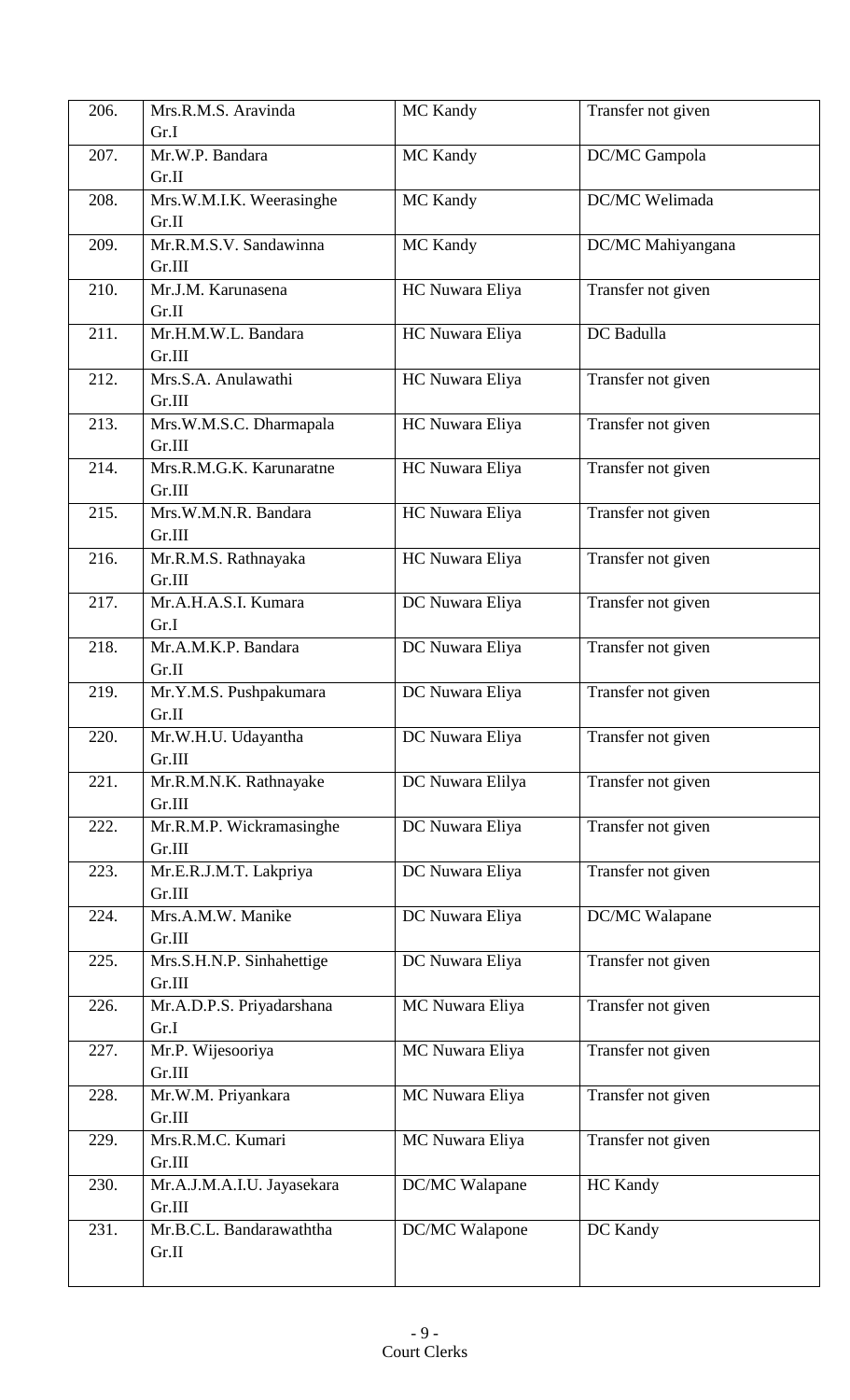| 232. | Mrs. L.A.S. Priyadarshani          | DC/MC Gampola       | Transfer not given  |
|------|------------------------------------|---------------------|---------------------|
|      | Gr.II                              |                     |                     |
| 233. | Mrs.C.M.R.S. Chandrasekara<br>Gr.I | DC/MC Nawalapitiya  | DC Kandy            |
| 234. | Mrs.R.M.D.C. Rathnayake<br>Gr.II   | DC/MC Nawalapitiya  | DC Kandy            |
| 235. | Mr.R.I. Prasanna                   | DC/MC Nawalapitiya  | DC Badulla          |
|      | Gr.II                              |                     |                     |
| 236. | Mrs.R.M.G.G. Rajapaksha<br>Gr.III  | DC/MC Nawalapitiya  | Transfer not given  |
| 237. | Mr.R.B.S. Rajasinghe<br>Gr.I       | DC/MC Teldeniya     | MC Naula            |
| 238. | Mr.D.L.S.P.P.W. Waidyathilake      | DC/MC Teldeniya     | DC Kandy            |
|      | Gr.II                              |                     |                     |
| 239. | Mrs.W.W. Nilushika Dilrukshi       | <b>DC/MC Hatton</b> | DC/MC Nawalapitiya  |
|      | Gr.I                               |                     |                     |
| 240. | Mrs.S.S. Kumari                    | <b>DC/MC Hatton</b> | DC/MC Nawalapitiya  |
|      | Gr.II                              |                     |                     |
| 241. | Mr.S.G.Ranjith Marasinghe          | <b>DC/MC Hatton</b> | DC/MC Nawalapitiya  |
|      | Gr.III                             |                     |                     |
| 242. | Mr.J.A. Al Hasad                   | <b>DC/MC Hatton</b> | Transfer not given  |
|      | Gr.III                             |                     |                     |
| 243. | Mr.G.G.T.N. Bandara                | <b>HC</b> Matale    | HC Nuwara Eliya     |
|      | Gr.II                              |                     |                     |
| 244. | Mrs.A.H.M.G.W.C.P. Yatawara        | <b>DC/MC</b> Matale | DC/MC Teldeniya     |
|      | Gr.I                               |                     |                     |
| 245. | Mrs. M.G.D. Abeyrathna<br>Gr. II   | <b>DC/MC</b> Matale | <b>CAHC Kandy</b>   |
| 246. | Mrs.P.C.N.C. Fernando              | MC Naula            | <b>DC/MC</b> Matale |
|      | Gr.I                               |                     |                     |
| 247. | Ms.S.M.N.W. Wijerathna             | MC Naula            | MC Kandy            |
|      | Gr.I                               |                     |                     |
| 248. | Mrs.D.M.S.K. Kulatunge             | DC/MC Dambulla      | DC/MC Kekirawa      |
|      | Gr.I                               |                     |                     |
| 249. | Mrs.O.T.M.R.S.K. Kumarihami        | DC/MC Dambulla      | Transfer not given  |
|      | Gr.II                              |                     |                     |
| 250. | Mrs.E.M.C.K. Ekanayake             | DC/MC Dambulla      | DC/MC Kekirawa      |
|      | Gr.II                              |                     |                     |
| 251. | Mrs.Y.M.H.S.Yapa Bandara           | DC/MC Dambulla      | Transfer not given  |
|      | Gr.II                              |                     |                     |
| 252. | Mr.E.G.I.S. Kumara<br>Gr.I         | DC/MC Dambulla      | Transfer not given  |
| 253. | Mrs.A.M.K.W. Senevirathna          | DC/MC Dambulla      |                     |
|      | Gr.I                               |                     | Transfer not given  |
| 254. | Mrs.P.G.I.H. Wijesinghe            | MC Galagedara       | <b>CAHC Kandy</b>   |
|      | Gr.II                              |                     |                     |
| 255. | Mr.D.M.R. Bandara Dissanayake      | MC Galagedara       | MC Kurunegala       |
|      | Gr.III                             |                     |                     |
| 256. | Mrs.W.M.A.K. Premarathna           | HC Ratnapura        | Transfer not given  |
|      | Gr I                               |                     |                     |
| 257. | Mrs.S.M.S. Samarakoon              | HC Ratnapura        | Transfer not given  |
|      | Gr.III                             |                     |                     |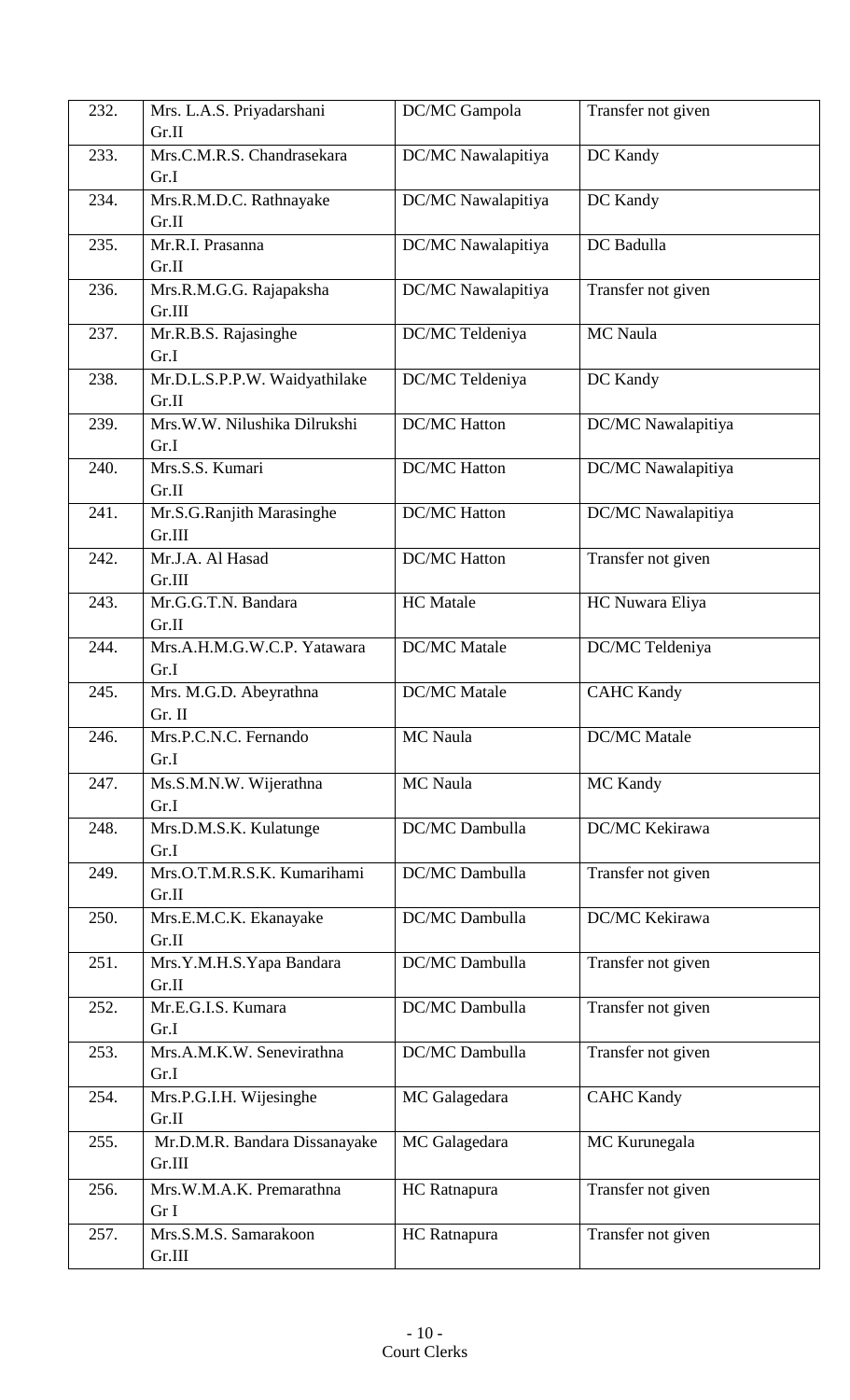| 258. | Mr.K.A.S. Ranathunga          | <b>HC</b> Ratnapura | Transfer not given   |
|------|-------------------------------|---------------------|----------------------|
|      | Supra Grade                   |                     |                      |
| 259. | Mrs.G.L.A. Udayangani         | <b>HC</b> Ratnapura | Transfer not given   |
|      | Gr.III                        |                     |                      |
| 260. | Mr U.R.S.N. Priyadarshana     | <b>HC</b> Ratnapura | Transfer not given   |
|      | Gr III                        |                     |                      |
| 261. | Mr.N.S.B. Rohana              | <b>HC</b> Ratnapura | Transfer not given   |
|      | Gr.II                         |                     |                      |
| 262. | Mrs.G.A.M.G.C.K.Alahakoon     | HC Ratnapura        | Transfer not given   |
|      | Gr.II                         |                     |                      |
| 263. | Mrs.W.A.D.L. Rupasinghe       | <b>HC</b> Ratnapura | Transfer not given   |
|      | Gr.II                         |                     |                      |
| 264. | Mrs.H.W.S. Malani             | DC Ratnapura        | DC/MC Balangoda      |
|      | Gr.III                        |                     |                      |
| 265. | Mrs.J.A.S.L. Jayasinghe       | DC Ratnapura        | Transfer not given   |
|      | Gr.I                          |                     |                      |
| 266. | Mrs.S. Anburani               | DC Ratnapura        | DC Embilipitiya      |
|      | Gr.I                          |                     |                      |
| 267. | Mr.D.R.R.K. Ramyanath         | <b>MC</b> Ratnapura | DC/MC Pelmadulla     |
|      | Gr.I                          |                     |                      |
| 268. | Mrs. H.P.L. Sandamali         | MC Ratnapura        | DC Embilipitiya      |
|      | Gr.II                         |                     |                      |
| 269. | Mrs.P.C. Dilrukshi            | MC Ratnapura        | Transfer not given   |
|      | Gr.II                         |                     |                      |
| 270. | Mrs.K.D.C. Manike             | MC Ratnapura        | HC Embilipitiya      |
|      | Gr.III                        |                     |                      |
| 271. | Ms.G.N. Priyadarshani         | <b>MC</b> Ratnapura | Transfer not given   |
|      | Gr.II                         |                     |                      |
| 272. | Mrs.H.A.L.S. Hapuarachchi     | HC Embilipitiya     | MC Ratnapura         |
|      | Gr.I                          |                     |                      |
| 273. | Mrs.B.I.D. Ariyasiri          | HC Embilipitiya     | Transfer not given   |
|      | Gr.I                          |                     |                      |
| 274. | Mrs.S.R.M.D.A.I. Wijesekara   | HC Embilipitiya     | Transfer not given   |
|      | Gr.III                        |                     |                      |
| 275. | Mrs.D.P. Damayanthi           | DC Embilipitiya     | DC/MC Pelmadulla     |
|      | Gr.I                          |                     |                      |
| 276. | Mr.W.A.M. Pushpakumara        | DC Embilipitiya     | Transfer not given   |
|      | Gr.I                          |                     |                      |
| 277. | Mrs.I.L.D.S. Liyanage         | DC Embilipitiya     | MC Angunukolapelessa |
|      | Gr.II                         |                     |                      |
| 278. | Mrs.S.S.Sriyani Kumari        | DC Embilipitiya     | Transfer not given   |
|      | Gr.II                         |                     |                      |
| 279. | Mrs. M.N.D. Maddumage         | DC Embilipitiya     | DC/MC Balangoda      |
|      | Gr.II                         |                     |                      |
| 280. | Mrs.H.M.L. Jayamini<br>Gr.II  | DC Embilipitiya     | Transfer not given   |
|      |                               |                     |                      |
| 281. | Mrs.W.M.C. Wijesinghe<br>Gr.I | DC Embilipitiya     | Transfer not given   |
|      |                               |                     | Transfer not given   |
| 282. | Mrs.W.A.I.T. Rodrigo<br>Gr.II | MC Embilipitiya     |                      |
| 283. | Miss.K.A.K. Shanthi           |                     |                      |
|      | Gr.II                         | MC Embilipitiya     | DC Ratnapura         |
|      |                               |                     |                      |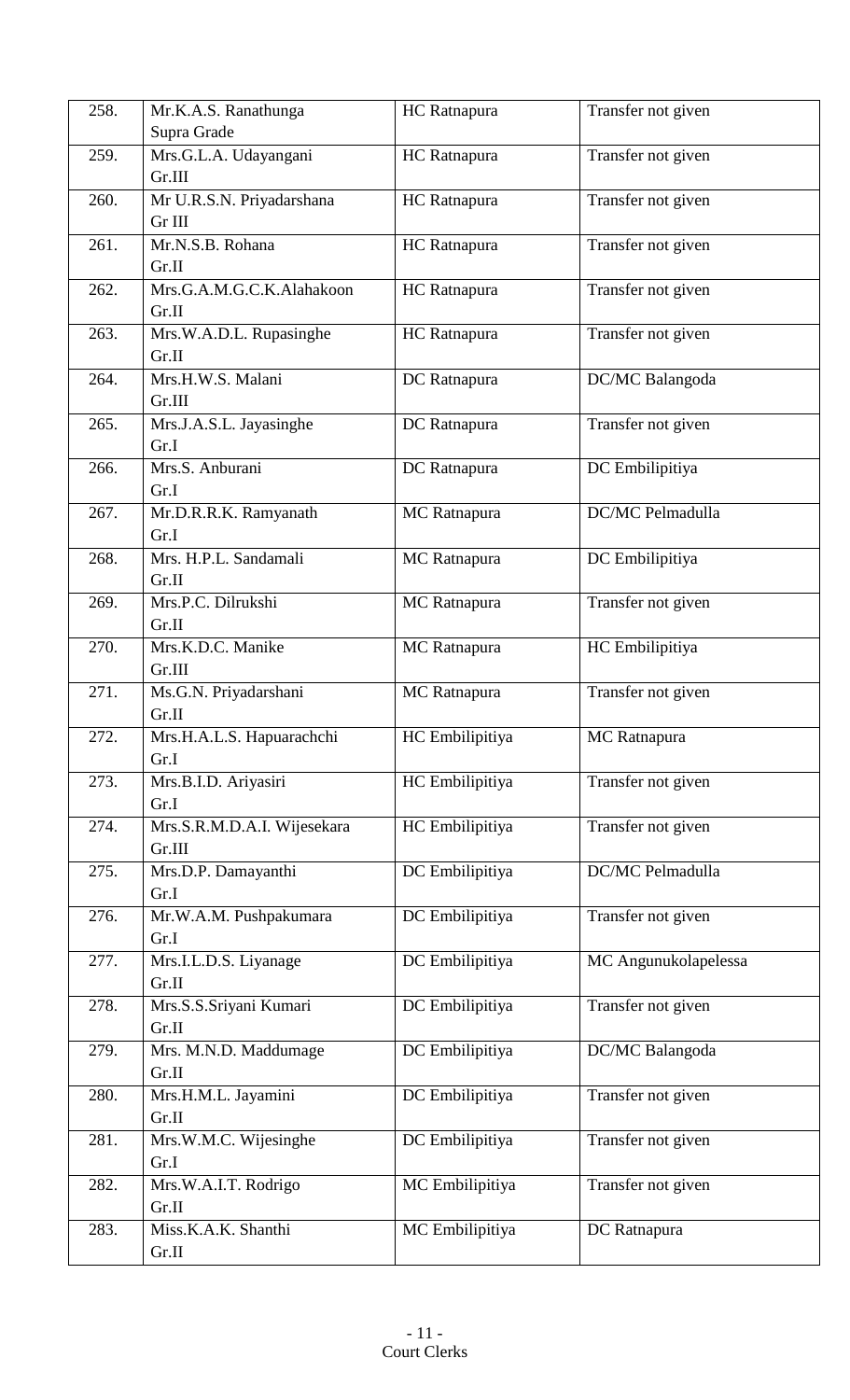| 284. | Mrs.D.D.C. Malkanthi            | MC Embilipitiya         | Transfer not given |
|------|---------------------------------|-------------------------|--------------------|
|      | Gr.II                           |                         |                    |
| 285. | Mr.D.S.S. Kahandawala           | MC Embilipitiya         | Transfer not given |
|      | Gr.II                           |                         |                    |
| 286. | Ms.W.M.A.T. Madhumali           | MC Embilipitiya         | Transfer not given |
|      | Gr.II                           |                         |                    |
| 287. | Mrs.B.H.N. Damayanthi           | MC Embilipitiya         | Transfer not given |
|      | Gr.II                           |                         |                    |
| 288. | Mrs.B.K.K. Champika             | DC/MC Balangoda         | DC Ratnapura       |
|      | Gr.I                            |                         |                    |
| 289. | Mrs.S.M.D.N. Bandara            | DC/MC Balangoda         | MC Ratnapura       |
|      | Gr.II                           |                         |                    |
| 290. | Mrs.W.H.Nilani                  | <b>DC/MC Pelmadulla</b> | Transfer not given |
| 291. | Gr.I<br>Mrs.D.I.Padmini         |                         |                    |
|      | Gr.I                            | <b>CAHC</b> Kegalle     | Transfer not given |
| 292. | Mrs.K.P.K. Renuka               | <b>HC</b> Kegalle       | DC/MC Mawanella    |
|      | Gr.I                            |                         |                    |
| 293. | Mr.H.P.S.M. Wijerathne          | HC Kegalle              | MC Kandy           |
|      | Gr.II                           |                         |                    |
| 294. | Mrs.P.G.I.R. Polwaththa         | DC Kegalle              | DC/MC Warakapola   |
|      | Gr.II                           |                         |                    |
| 295. | Miss. N.P.L. Nerangama          | DC Kegalle              | DC Kandy           |
|      | Gr.III                          |                         |                    |
| 296. | Mrs. L.H.C. Lekamge             | DC Kegalle              | DC Kurunegala      |
|      | Gr.III                          |                         |                    |
| 297. | Mr.L.M. Jayaweera               | DC Kegalle              | Transfer not given |
|      | Gr.I                            |                         |                    |
| 298. | Mrs.N.M.A. Premakanthi          | DC Kegalle              | Transfer not given |
|      | Gr.II                           |                         |                    |
| 299. | Mr.M.T.R.A. Jayawardhana        | MC Kegalle              | DC/MC Ruwanwella   |
|      | Gr.I                            |                         |                    |
| 300. | Mrs. L.R.A.D. Sanjeewani        | DC/MC Mawanella         | DC/MC Teldeniya    |
| 301. | Gr.II<br>Mr.W.R.T. Gunawardhana |                         |                    |
|      | Gr.II                           | DC/MC Warakapola        | DC Kegalle         |
| 302. | Mrs. P.G.L.D. Ranasinghe        | DC/MC Ruwanwella        | MC Avissawella     |
|      | Gr.II                           |                         |                    |
| 303. | Mrs. W.M.N.I. Weerasooriya      | DC/MC Ruwanwella        | Transfer not given |
|      | Gr.II                           |                         |                    |
| 304. | Mrs.S.D. Edirisinghe            | HC Kurunegala           | Transfer not given |
|      | Gr.I                            |                         |                    |
| 305. | Mrs.I.M.W.I. Idirisinghe        | HC Kurunegala           | MC Polgahawela     |
|      | Gr.II                           |                         |                    |
| 306. | Mrs.W.B.W.M.R.B.S. Aluvihare    | DC Kurunegala           | MC Pilessa         |
|      | Gr.I                            |                         |                    |
| 307. | Mr.K.M. Dharmarathne            | DC Kurunegala           | MC Rambadagalla    |
|      | Gr.II                           |                         |                    |
| 308. | Mr.M.M.C.S. Bandara             | DC Kurunegala           | DC/MC Wariyapola   |
|      | Gr.II                           |                         |                    |
| 309. | Mrs.R.M.A. Srimalee             | DC Kurunegala           | Transfer not given |
|      | Gr.I                            |                         |                    |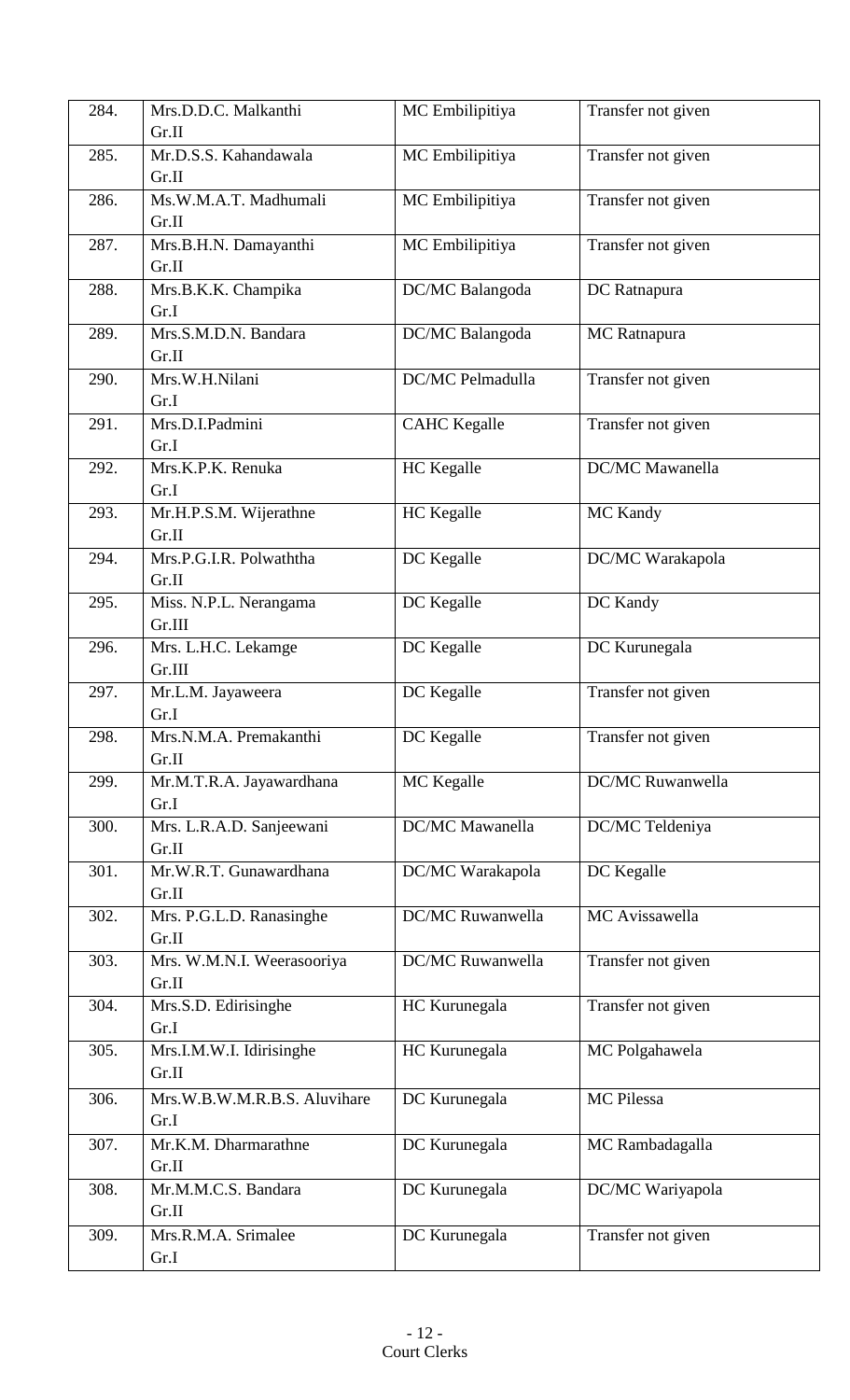| 310. | Mr.S.B.Y.M.A.S.K.Bandaranayake | MC Kurunegala     | Transfer not given |
|------|--------------------------------|-------------------|--------------------|
|      | Gr.I                           |                   |                    |
| 311. | Mrs.D.M.D.Priyadharshani       | MC Kurunegala     | MC Polgahawela     |
|      | Dasanayaka                     |                   |                    |
|      | Gr I                           |                   |                    |
| 312. | Mr.D.W.S.Wickramaweera         | MC Kurunegala     | DC/MC Nikaweratiya |
|      | Dasanayaka                     |                   |                    |
|      | Gr.I                           |                   |                    |
| 313. | Mrs.R.H.A.T. Chandrasena       | MC Kurunegala     | MC Rambadagalla    |
|      | Gr.II                          |                   |                    |
| 314. | Mrs.W.A.L. Jayasinghe          | MC Kurunegala     | DC/MC Wariyapola   |
|      | Gr.II                          |                   |                    |
| 315. | Mrs.S.W.P.R. Jayampathi        | MC Kurunegala     | Transfer not given |
|      | Gr.II                          |                   |                    |
| 316. | Mrs.G.R.N.R. Jayawickrama      | MC Kurunegala     | Transfer not given |
|      | Gr.II                          |                   |                    |
| 317. | Mr.W.S.U. Weerasinghe          | MC Kurunegala     | MC Galagedara      |
|      | Gr.III                         |                   |                    |
| 318. | Mrs. H.M.S.S. Sirisena         | <b>MC</b> Pilessa | DC Kurunegala      |
|      | Gr.I                           |                   |                    |
| 319. | Mrs. H.M.D. Chandrani          | HC Kuliyapitiya   | Transfer not given |
|      | Gr.III                         |                   |                    |
| 320. | Mr.W.M.R. Chaminda Nishan      | DC Kuliyapitiya   | Transfer not given |
|      | Gr.III                         |                   |                    |
| 321. | Mrs.H.A.R.C. Hettiarachchi     | DC Kuliyapitiya   | Transfer not given |
|      | Gr.III                         |                   |                    |
| 322. | Mr.S.A.G. Ranathunga           | DC Kuliyapitiya   | Transfer not given |
|      | Gr.II                          |                   |                    |
| 323. | Mrs.R.M.N. Gunathilake         | DC Kuliyapitiya   | MC Pilessa         |
|      | Gr.III                         |                   |                    |
| 324. | Mr.W.J.P. Warnakula            | MC Kuliyapitiya   | Transfer not given |
|      | Gr.II                          |                   |                    |
| 325. | Mrs.A.A.N.S. Senevirathna      | MC Kuliyapitiya   | DC/MC Udugama      |
|      | Gr.III                         |                   |                    |
| 326. | Mrs N.H.I.P. Nawarathna        | DC/MC Maho        | Transfer not given |
|      | Gr.I                           |                   |                    |
| 327. | Mrs.C.J. Senavirathna          | DC/MC Maho        | MC Galgamuwa       |
|      | Gr.I                           |                   |                    |
| 328. | Mrs M.D.R. Manathunga          | DC/MC Maho        | Transfer not given |
|      | Gr.III                         |                   |                    |
| 329. | Mr J.H.C.R.K. Fernando         | DC/MC Maho        | MC Anamaduwa       |
|      | Gr.III                         |                   |                    |
| 330. | Mr.W.A.K.R.D. Herath           | DC/MC Maho        | Transfer not given |
|      | Gr.III                         |                   |                    |
| 331. | Mrs.M.M.N. Bandara             | MC Galgamuwa      | Transfer not given |
|      | Gr.II                          |                   |                    |
| 332. | Mr.U.U. Rajakaruna             | MC Galgamuwa      | Transfer not given |
|      | Gr.II                          |                   |                    |
| 333. | Mrs.H.R.K.C. Tennakoon         | MC Galgamuwa      | DC/MC Wariyapola   |
|      | Gr.III                         |                   |                    |
|      |                                |                   |                    |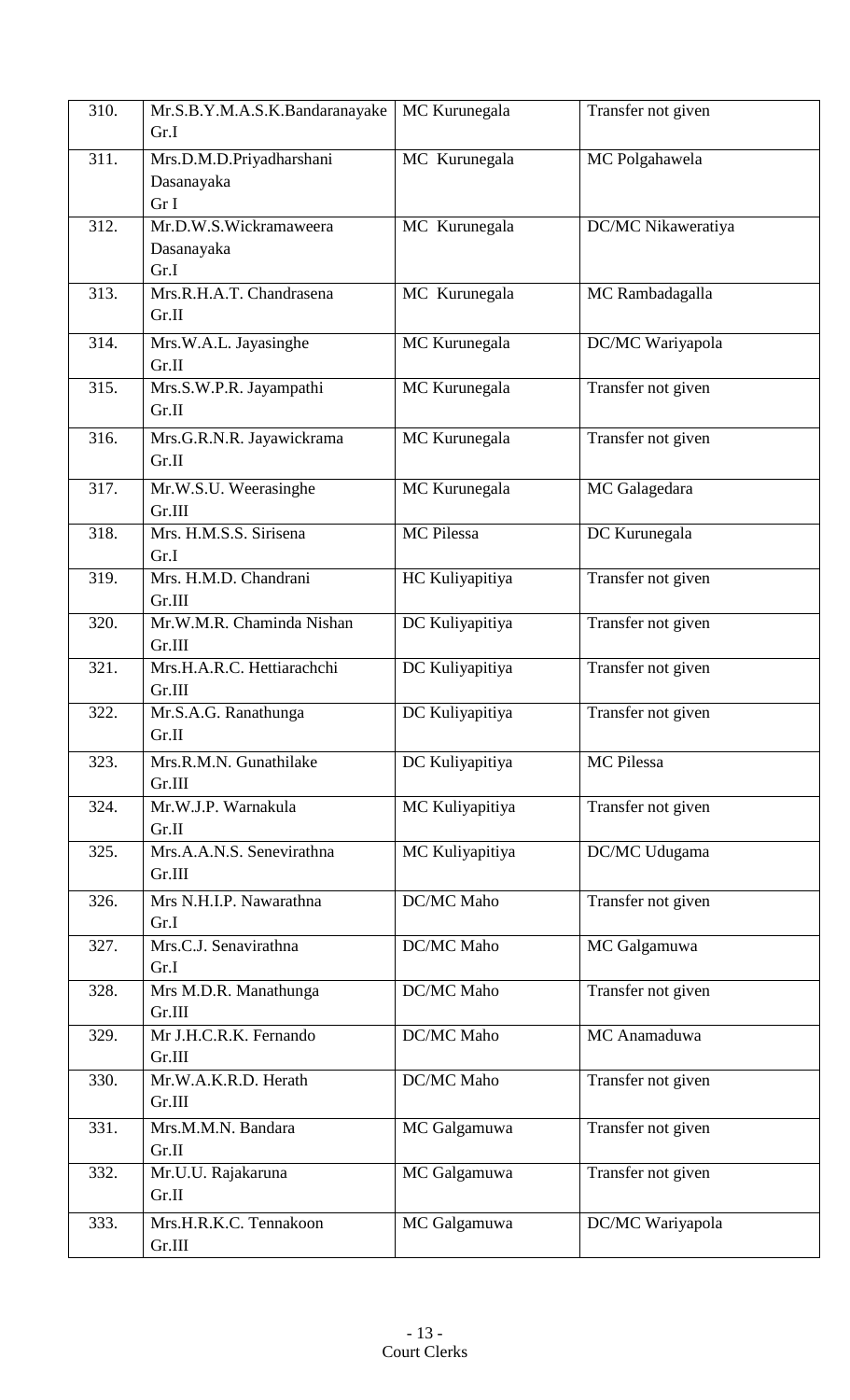| 334. | Mrs.R.M.N.S. Rathnayaka            | DC/MC Wariyapola      | DC Kuliyapitiya                 |
|------|------------------------------------|-----------------------|---------------------------------|
|      | Gr.I                               |                       |                                 |
| 335. | Mr.J.M.Nissar                      | DC/MC Wariyapola      | Transfer not given              |
|      | Gr.II                              |                       |                                 |
| 336. | Mrs.A.H.M. Nilushi Priyangika      | DC/MC Wariyapola      | Transfer not given              |
|      | Gr.II                              |                       |                                 |
| 337. | Mr.A.D.S.A. Dissanayake<br>Gr.II   | DC/MC Wariyapola      | Transfer not given              |
| 338. | Mrs.W.E.M.N.P. Weerasekara         | MC Rambadagalla       | MC Kurunegala                   |
|      | Gr.I                               |                       |                                 |
| 339. | Mr. H.K.K.S. Ruwan                 | MC Rambadagalla       | <b>HC</b> Kandy                 |
|      | Gr.II                              |                       |                                 |
| 340. | Mrs. K.P.D. Rajapakshe             | DC/MC Nikaweratiya    | Transfer not given              |
|      | Gr.I                               |                       |                                 |
| 341. | Mrs. K.G.R.K. Kumari               | DC/MC Nikaweratiya    | Transfer not given              |
|      | Gr.I                               |                       |                                 |
| 342. | Mrs.R.A.W.J. Ranathunga            | DC/MC Nikaweratiya    | Transfer not given              |
|      | Gr.I                               |                       |                                 |
| 343. | Mrs L.A.I. Liyanage                | MC Polgahawela        | Transfer not given              |
|      | Gr.I                               |                       |                                 |
| 344. | Mrs N.H. Dushani                   | MC Polgahawela        | Transfer not given              |
|      | Gr.II                              |                       |                                 |
| 345. | Mrs B.R.A.D. Basnayaka             | MC Polgahawela        | Transfer not given              |
|      | Gr.II                              |                       |                                 |
| 346. | Mrs.D.J.T. P. Jayathunga           | HC Chilaw             | DC/MC Marawila                  |
|      | Gr.II                              |                       |                                 |
|      |                                    |                       |                                 |
|      |                                    |                       |                                 |
| 347. | Mrs. L.A.R. Nirmali<br>Gr.I        | DC/MC Chilaw          | MC Hettipola                    |
| 348. | Mr.T.A.W.R. Thennakoon             | <b>DC/MC Chilaw</b>   |                                 |
|      | Gr.III                             |                       | MC Kuliyapitiya                 |
| 349. | Mr.M.K.P. Dinesa                   | <b>HC</b> Puttalam    |                                 |
|      | Gr.II                              |                       | Transfer not given              |
|      |                                    |                       | (Already transferred to DC      |
|      |                                    |                       | Colombo w.e.f 31.01.2022 under  |
|      |                                    |                       | annual transfers for year 2021) |
| 350. | Mr. M.A.M. Rizad                   | <b>DC/MC</b> Puttalam | Transfer not given              |
|      | Gr.II                              |                       |                                 |
| 351. | Mrs.M.A.S.S. Jayakodi              | <b>DC/MC</b> Puttalam | Transfer not given              |
|      | Gr.III                             |                       |                                 |
| 352. | Mrs B.M.K.S. Manike                | MC Anamaduwa          | <b>HC</b> Puttalam              |
|      | Gr.I                               |                       |                                 |
| 353. | Mr I.D. Chandrapala                | MC Anamaduwa          | Transfer not given              |
|      | Gr.III                             |                       |                                 |
| 354. | Mrs.A.Y.N. Nilmini                 | HC Anuradhapura       | To be posted to proposed MC     |
|      | Gr.II                              |                       | Medawachchiya                   |
| 355. | Mr.S.P.R.D. Bandara                | HC Anuradhapura       | Transfer not given              |
|      | Gr.III                             |                       |                                 |
| 356. | Mrs.W.M.S. Priyadarshani           | HC Anuradhapura       | MC Tambuttegama                 |
|      | Gr.III                             |                       |                                 |
| 357. | Mr.W.W.M.R.V.A. Aluvihare          | DC Anuradhapura       | DC/MC Kekirawa                  |
|      | Gr.III                             |                       |                                 |
| 358. | Mrs.K.K.P.S.T. Kariyawasam<br>Gr.I | MC Anuradhapura       | MC Tambuttegama                 |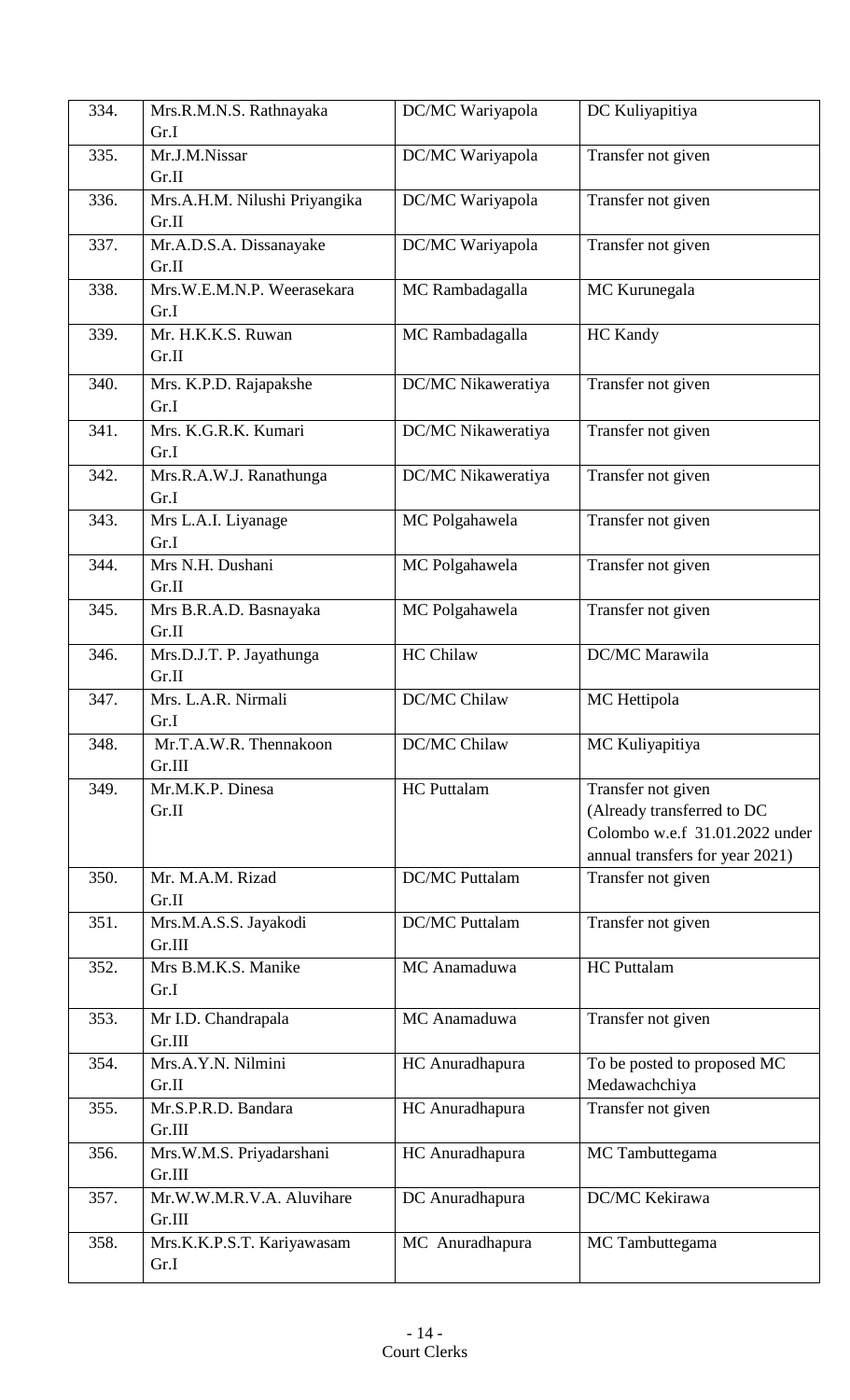| 359. | Mrs.W.N. Sanjeewani             | MC Anuradhapura     | MC Tambuttegama              |
|------|---------------------------------|---------------------|------------------------------|
|      | Gr.I                            |                     |                              |
| 360. | Mr.J.M.P.K. Jayawardane         | MC Anuradhapura     | Transfer not given           |
|      | Gr.I                            |                     |                              |
| 361. | Mrs.A.M.P.K. Sanjeewani         | MC Anuradhapura     | (To be posted to proposed MC |
|      | Gr.II                           |                     | Kahatagasdigiliya)           |
| 362. | Miss.R.D.C. Rajapaksha          | MC Anuradhapura     | (To be posted to proposed MC |
|      | Gr.III                          |                     | Medawachchiya)               |
| 363. | Mr.S.I. Dissanayake             | DC/MC Kebitigollewa | (To be posted to proposed MC |
|      | Gr.I                            |                     | Medawachchiya)               |
| 364. | Mrs.D.P. Wijewardhana           | DC/MC Kebitigollewa | MC Anuradhapura              |
|      | Gr.II                           |                     |                              |
| 365. | Mrs.G.N. Seneviratne            | DC/MC Kebitigollewa | Transfer not given           |
|      | Gr.II                           |                     |                              |
| 366. | Mr.P.D.P. Udayakumara           | DC/MC Kebitigollewa | (To be posted to proposed MC |
|      | Gr.II                           |                     | Medawachchiya)               |
| 367. | Mrs.H.H.J. Uditha               | DC/MC Kekirawa      | HC Anuradhapura              |
|      | Gr.I                            |                     |                              |
| 368. | Mrs.P.G.Y.K. Menike             | DC/MC Kekirawa      | Transfer not given           |
|      | Gr.I<br>Mrs.R.G.P. Dharmarathna | DC/MC Kekirawa      | <b>DC/MC</b> Matale          |
| 369. | Gr.III                          |                     |                              |
| 370. | Mr.G.S.A.Wimalasena             | DC/MC Kekirawa      | MC Naula                     |
|      | Gr.III                          |                     |                              |
| 371. | Mrs.G.U. Jayasiri               | DC/MC Kekirawa      | Transfer not given           |
|      | Gr.I                            |                     |                              |
| 372. | Mr.R.M. Priyantha               | DC/MC Kekirawa      | Transfer not given           |
|      | Gr.II                           |                     |                              |
| 373. | Mrs.E.M.M. Ekanayake            | DC/MC Kekirawa      | Transfer not given           |
|      | Gr.I                            |                     |                              |
| 374. | Mrs.K.P.R.K. Kumarage           | DC/MC Kekirawa      | Transfer not given           |
|      | Gr.II                           |                     |                              |
| 375. | Mrs.K.W.G.A.S. P.Morayas        | HC Polonnaruwa      | MC Pilessa                   |
|      | Gr.I                            |                     |                              |
| 376. | Mr.A.M.J. Sanjeewa Abeykoon     | HC Polonnaruwa      | DC/MC Hingurakgoda           |
|      | Gr.I                            |                     |                              |
| 377. | Mr.A.K.S. Ahamed                | DC/MC Polonnaruwa   | MC Batticaloa                |
|      | Gr.II                           |                     |                              |
| 378. | Mrs. M.M.R.K. Werake<br>Gr.III  | DC/MC Polonnaruwa   | Transfer not given           |
| 379. | Mr. A.C.A.Salam                 | DC/MC Polonnaruwa   | Transfer not given           |
|      | Gr.I                            |                     |                              |
|      | Mr. R.M.W.Bandara               |                     | HC Polonnaruwa               |
| 380. | Gr.III                          | DC/MC Hingurakgoda  |                              |
|      |                                 |                     |                              |
| 381. | Mrs.J. Vijitha Mallika<br>Gr.I  | MC Tambuttegama     | MC Anuradhapura              |
| 382. | Mrs.K.G.P. Kendawala            | MC Tambuttegama     | Transfer not given           |
|      | Gr.I                            |                     |                              |
| 383. | Mrs.S.A.I.L. Kumari             | MC Tambuttegama     | MC Anuradhapura              |
|      | Gr.I                            |                     |                              |
| 384. | Mr.R.N.J. Rajapaksha            | MC Tambuttegama     | DC/MC Dambulla               |
|      | Gr.I                            |                     |                              |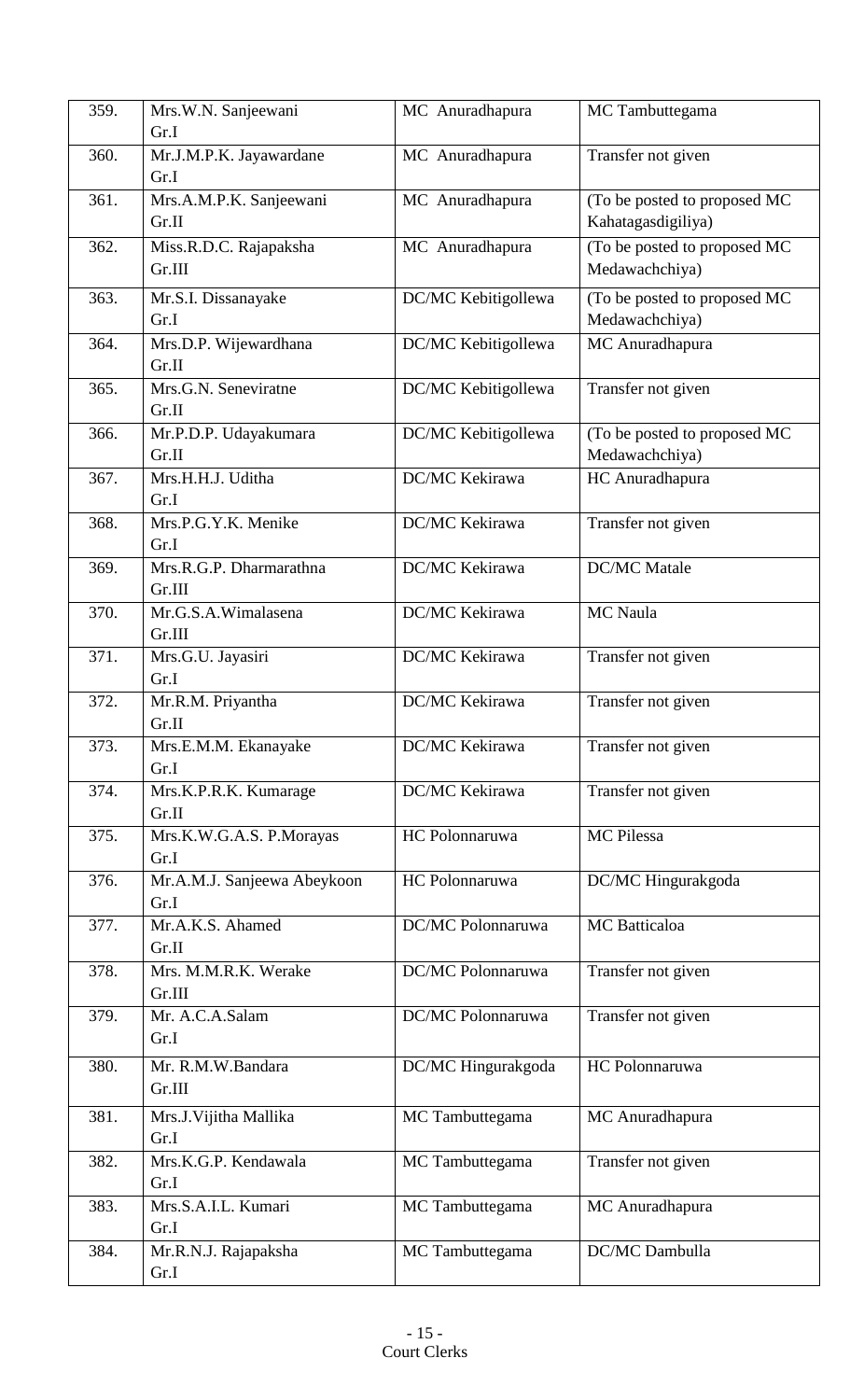| 385. | Mrs.L.A.P. Damayanthi<br>Gr.I        | <b>CAHC</b> Badulla | Transfer not given |
|------|--------------------------------------|---------------------|--------------------|
| 386. | Mrs.R.M.D.S.P. Rathnayake<br>Gr.III  | <b>CAHC Badulla</b> | Transfer not given |
| 387. | Mrs.I.P.Perera<br>Gr.III             | HC Badulla          | Transfer not given |
| 388. | Mr.K.V. Duminda Gayan<br>Gr.III      | HC Badulla          | Transfer not given |
| 389. | Mr.H.A.P.S. Kumara<br>Gr.III         | HC Badulla          | Transfer not given |
| 390. | Mrs.S.R.A.K. Jayamaha<br>Gr.II       | HC Badulla          | Transfer not given |
| 391. | Mr.R.M.T.U. Kumara<br>Gr.II          | DC Badulla          | Transfer not given |
| 392. | Mrs.S.H.E.T. Sumathipala<br>Gr.II    | DC Badulla          | MC Bandarawela     |
| 393. | Mr.R.H.G. Pushpakumara<br>Gr.III     | DC Badulla          | DC/MC Wellawaya    |
| 394. | Mrs.W.M.D. Wijesinghe<br>Gr.III      | DC Badulla          | Transfer not given |
| 395. | Mr.K.P.R. Chaminda<br>Gr.II          | DC Badulla          | Transfer not given |
| 396. | Mr.R.M.K.K. Rathnayake<br>Gr.II      | DC Badulla          | DC/MC Wellawaya    |
| 397. | Mrs.R.M.C.K. Manike<br>Gr.I          | MC Badulla          | Transfer not given |
| 398. | Mrs. E.R.M.P. M. Rajapaksha<br>Gr.II | MC Badulla          | DC Bandarawela     |
| 399. | Mrs.R.M. Geethalatha<br>Gr.II        | MC Badulla          | DC/MC Welimada     |
| 400. | Mrs.N.G.Y.S. Kumari<br>Gr.III        | MC Badulla          | Transfer not given |
| 401. | Mr.W.M.J.P. Kumara<br>Gr.II          | MC Bandarawela      | MC Badulla         |
| 402. | Mr.R.M.D.K. Rathnayake<br>Gr.II      | MC Bandarawela      | Transfer not given |
| 403. | Mrs.M.I.S.P. Gunathilake<br>Gr.II    | MC Bandarawela      | Transfer not given |
| 404. | Mr.K.R.M.S. Kumara<br>Gr.I           | DC Bandarawela      | Transfer not given |
| 405. | Mr.L.A.N. Tharanga<br>Gr.II          | DC Bandarawela      | MC Bibile          |
| 406. | Mrs.P.H.K. Chandralatha<br>Gr.I      | DC Bandarawela      | Transfer not given |
| 407. | Mrs.K.A.S.S. Kumarasinghe<br>Gr.I    | DC Bandarawela      | Transfer not given |
| 408. | Mr. E.M.G.G.D.P. Bandara<br>Gr.III   | DC/MC Mahiyangana   | MC Kandy           |
| 409. | Mr.D.S.N. Chandrasinghe<br>Gr.II     | DC/MC Welimada      | MC Badulla         |
| 410. | Mr. H.M.N.T.Herath<br>Gr.III         | HC Monaragala       | MC Badulla         |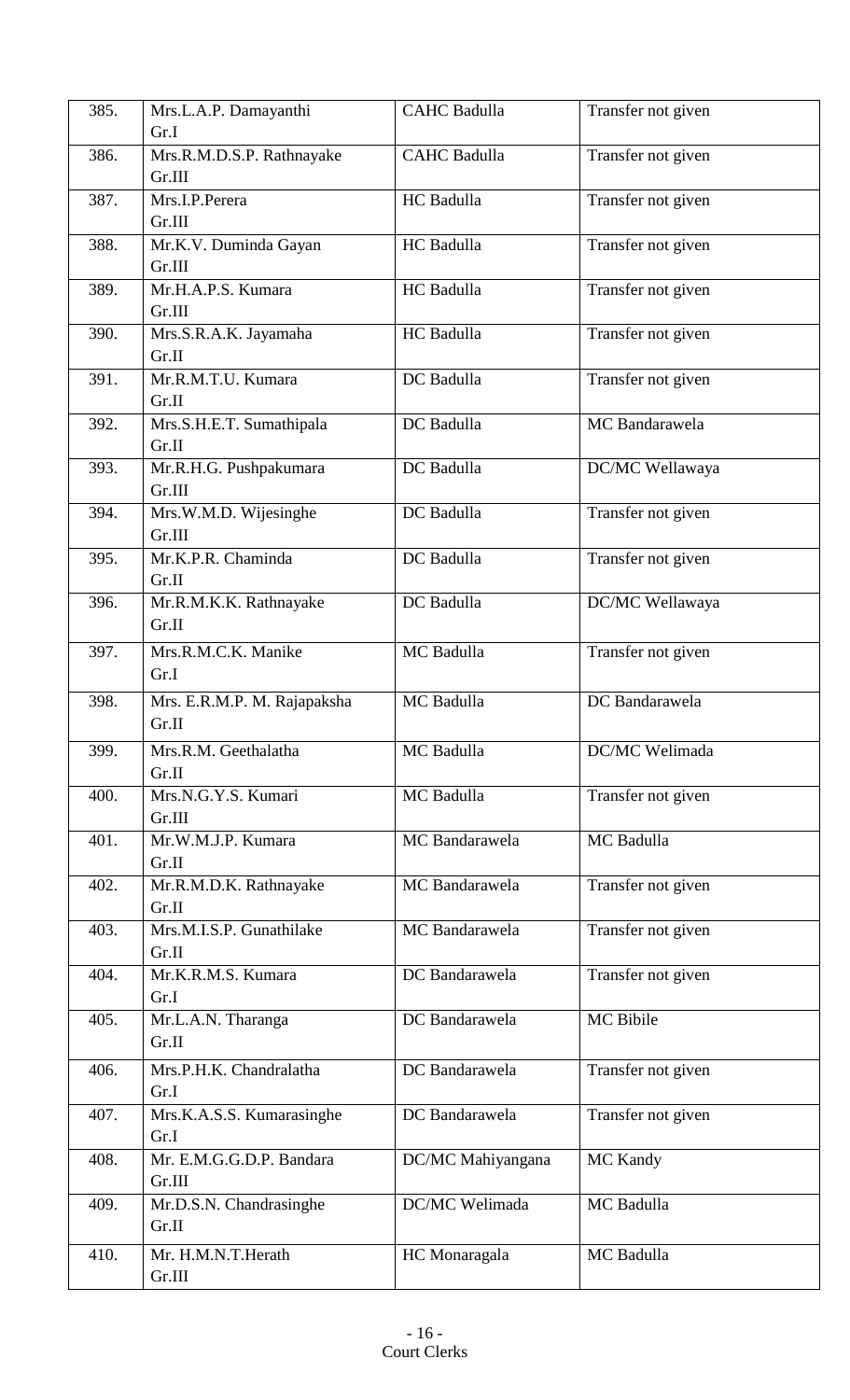| 411. | Miss. K.S.Deepika<br>Gr.III              | HC Monaragala         | DC Badulla         |
|------|------------------------------------------|-----------------------|--------------------|
| 412. | Mrs. D.M.H.P. Dissanayake<br>Gr.II       | HC Monaragala         | HC Badulla         |
| 413. | Mrs.I.M.K. Gunasekara<br>Gr.I            | HC Monaragala         | Transfer not given |
| 414. | Mrs. J.M.M.K. Jayasundara<br>Gr.II       | DC/MC Monaragala      | MC Homagama        |
| 415. | Mr. K.K.A. Kumara<br>Gr.III              | DC/MC Monaragala      | Transfer not given |
| 416. | Mrs. W.M.S. Jayathilaka<br>Gr.I          | DC/MC Monaragala      | Transfer not given |
| 417. | Mrs. K.G.S. Nirasha<br>Gr.I              | DC/MC Monaragala      | Transfer not given |
| 418. | Miss.T.R.I.De Silva<br>Gr.II             | DC/MC Wellawaya       | DC/MC Welimada     |
| 419. | Mrs.M.S.P. Perera<br>Gr.III              | DC/MC Wellawaya       | Transfer not given |
| 420. | Mrs. S.T.O. Chandrika<br>Gr.II           | DC/MC Wellawaya       | DC Homagama        |
| 421. | Mr.K.L.P.G. Weerasena<br>Gr.II           | MC Bibila             | DC/MC Monaragala   |
| 422. | Mr.W.A.I. Prabhath<br>Gr.III             | MC Bibila             | DC Badulla         |
| 423. | Ms.W.M.R. Wijesinghe<br>Gr.I             | MC Bibile             | Transfer not given |
| 424. | Ms.A.H.G.T. Nilanthi<br>Gr.I             | MC Siyambalanduwa     | Transfer not given |
| 425. | Miss.S. Nawanida<br>Gr.II                | HC Ampara             | DC Kalmunai        |
| 426. | Mr D.M.S.A. Dissanayake<br>Gr.III        | HC Ampara             | Transfer not given |
| 427. | Miss.K.M.N.P. Kulathunga<br>Gr.II        | HC Ampara             | Transfer not given |
| 428. | Miss.H.A.C. Prasadini<br>Gr.III          | HC Ampara             | Transfer not given |
| 429. | Mr.B.N.S. Sampath<br>Gr.I                | HC Ampara             | Transfer not given |
| 430. | Mr R.M.S.U. Ranasinghe Bandara<br>Gr.III | DC/MC Ampara          | Transfer not given |
| 431. | Mr G.M.I. Nishantha<br>Gr.III            | DC/MC Ampara          | MC Bibile          |
| 432. | Mrs A.K.H. Nisansala<br>Gr.III           | DC/MC Ampara          | Transfer not given |
| 433. | Mrs N.R.M.A.G. Wijerathna<br>Gr.III      | DC/MC Ampara          | Transfer not given |
| 434. | Mr.P.Buddhika Kumara<br>Gr.I             | DC/MC Dehiattakandiya | DC Horana          |
| 435. | Mrs.A.M.N.K. Nikapotha<br>Gr.II          | DC/MC Dehiattakandiya | MC Bibile          |
| 436. | Mr.K.G.K.N.K. Kolhena<br>Gr.III          | DC/MC Dehiattakadiya  | DC Kandy           |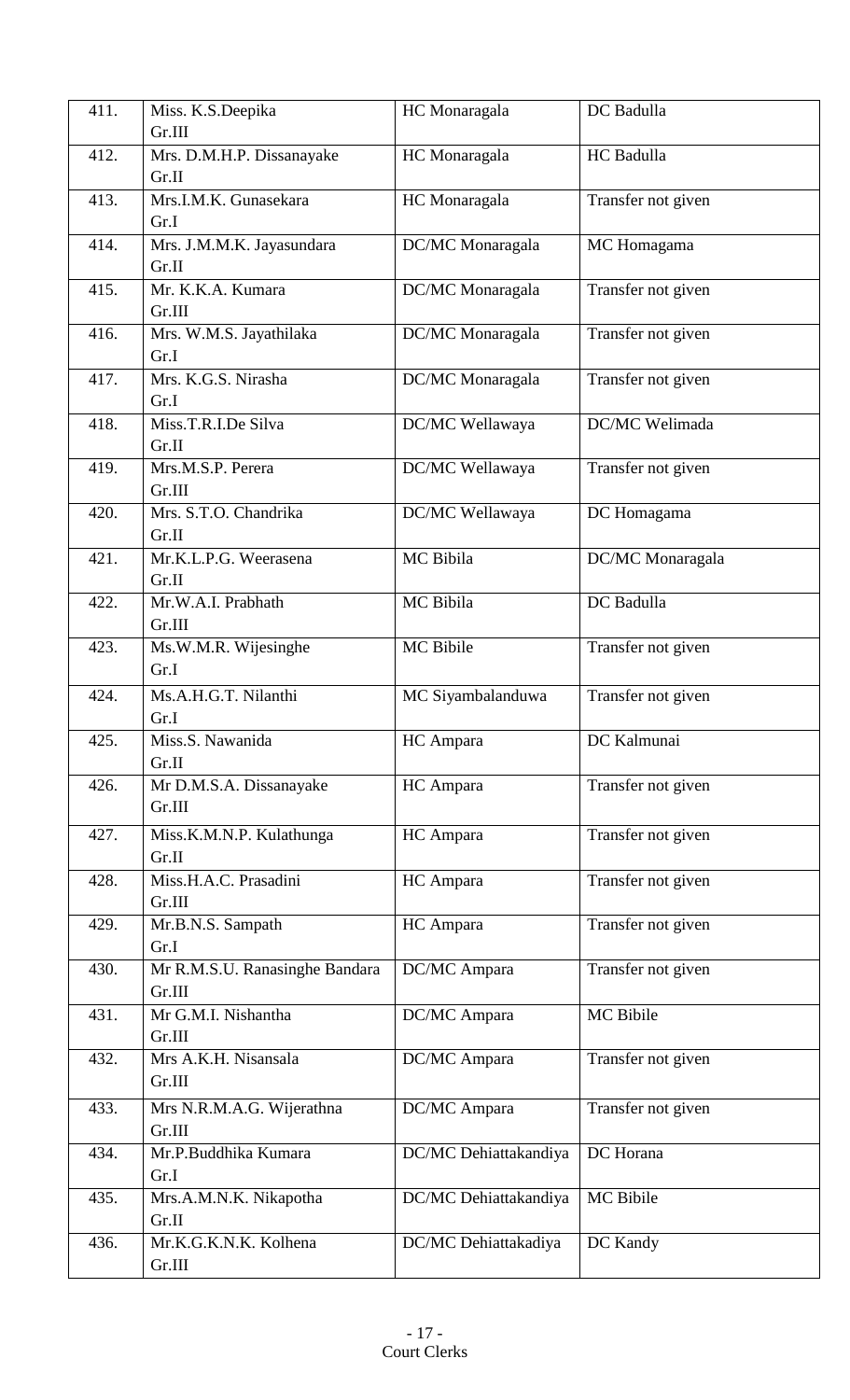| 437. | Mr.P.K.P. Rathnayake        | DC/MC Dehiattakandiya  | DC/MC Mahiyangana      |
|------|-----------------------------|------------------------|------------------------|
|      | Gr.III                      |                        |                        |
| 438. | Mrs.M.M.A.P. Kumari         | DC/MC Dehiattakandiya  | MC Bibile              |
|      | Gr.II                       |                        |                        |
| 439. | Mrs. P.M.K. Priyangika      | <b>DC/MC Kantale</b>   | Transfer not given     |
|      | Gr.II                       |                        |                        |
| 440. | Mrs.A.P.G. Roshini          | <b>DC/MC Kantale</b>   | Transfer not given     |
|      | Gr.I                        |                        |                        |
| 441. | Mrs.A.M.P.A.S. Prasadi      | <b>DC/MC Kantale</b>   | Transfer not given     |
|      | Gr.I                        |                        |                        |
| 442. | Mrs.D.L.N. Dilrukshi        | <b>DC/MC Kantale</b>   | Transfer not given     |
|      | Gr.I                        |                        |                        |
| 443. | Mrs.T.B.M.E. Lakmali        | <b>DC/MC Kantale</b>   | Transfer not given     |
|      | Gr.I                        |                        |                        |
| 444. | Mrs.K. Kuganeshwari         | <b>DC/MC Kantale</b>   | Transfer not given     |
|      | Gr.II                       |                        |                        |
| 445. | Mr.A.A.M. Ali               | <b>DC/MC Kantale</b>   | Transfer not given     |
|      | Gr.II                       |                        |                        |
| 446. | Mr.A.L. Abdul Razack        | HC Kalmunai            | <b>DC/MC Potuvil</b>   |
|      | Gr.II                       |                        |                        |
| 447. | Mr.N. Nesaranjan            | HC Kalmunai            | Transfer not given     |
|      | Gr.II                       | HC Kalmunai            |                        |
| 448. | Mr.K. Varatharajah<br>Gr.II |                        | MC Akkaraipattu        |
| 449. | Mrs.S.S.M. Kabeer           | HC Kalmunai            | <b>CAHC</b> Batticaloa |
|      | Gr.I                        |                        |                        |
| 450. | Mrs.H.R.M. Sabarulla        | HC Kalmunai            | Transfer not given     |
|      | Gr.I                        |                        |                        |
| 451. | Mr.M.I.M. Irsath            | DC Kalmunai            | Transfer not given     |
|      |                             |                        |                        |
| 452. | Mrs.V. Theivendran          | MC Kalmunai            | Transfer not given     |
|      | Gr.I                        |                        |                        |
| 453. | Mr.M.C.Abdul Malik          | <b>DC/MC Potuvil</b>   | DC Akkaraipattu        |
|      | Gr II                       |                        |                        |
| 454. | Mr.T.Suntharesan            | <b>DC/MC Potuvil</b>   | HC Kalmunai            |
|      | Gr.III                      |                        |                        |
| 455. | Mrs.K. Kayanthini           | <b>DC/MC Potuvil</b>   | HC Kalmunai            |
|      | Gr.III                      |                        |                        |
| 456. | Mr.S.C. Jeevitharaj         | DC Akkaraipattu        | Transfer not given     |
|      | Gr.I                        |                        |                        |
| 457. | Mr.S. Shiyamraj<br>Gr.II    | MC Akkaraipattu        | Transfer not given     |
| 458. | Mr.K. Mayoorathan           | <b>CACH Batticaloa</b> | HC Kalmunai            |
|      | Gr.II                       |                        |                        |
| 459. | Mr. C.M. Mazoon             | HC Batticaloa          | <b>DC/MC Potuvil</b>   |
|      | Gr III                      |                        |                        |
| 460. | Mrs. S. Premarupan          | HC Batticaloa          | Transfer not given     |
|      | Gr.                         |                        |                        |
| 461. | Mrs. Y. Mathikumar          | HC Batticaloa          | Transfer not given     |
|      | Gr.I                        |                        |                        |
| 462. | Mr.S.Ramesh                 | <b>MC</b> Batticaloa   | <b>MC</b> Trincomalee  |
|      | Gr I                        |                        |                        |
|      |                             |                        |                        |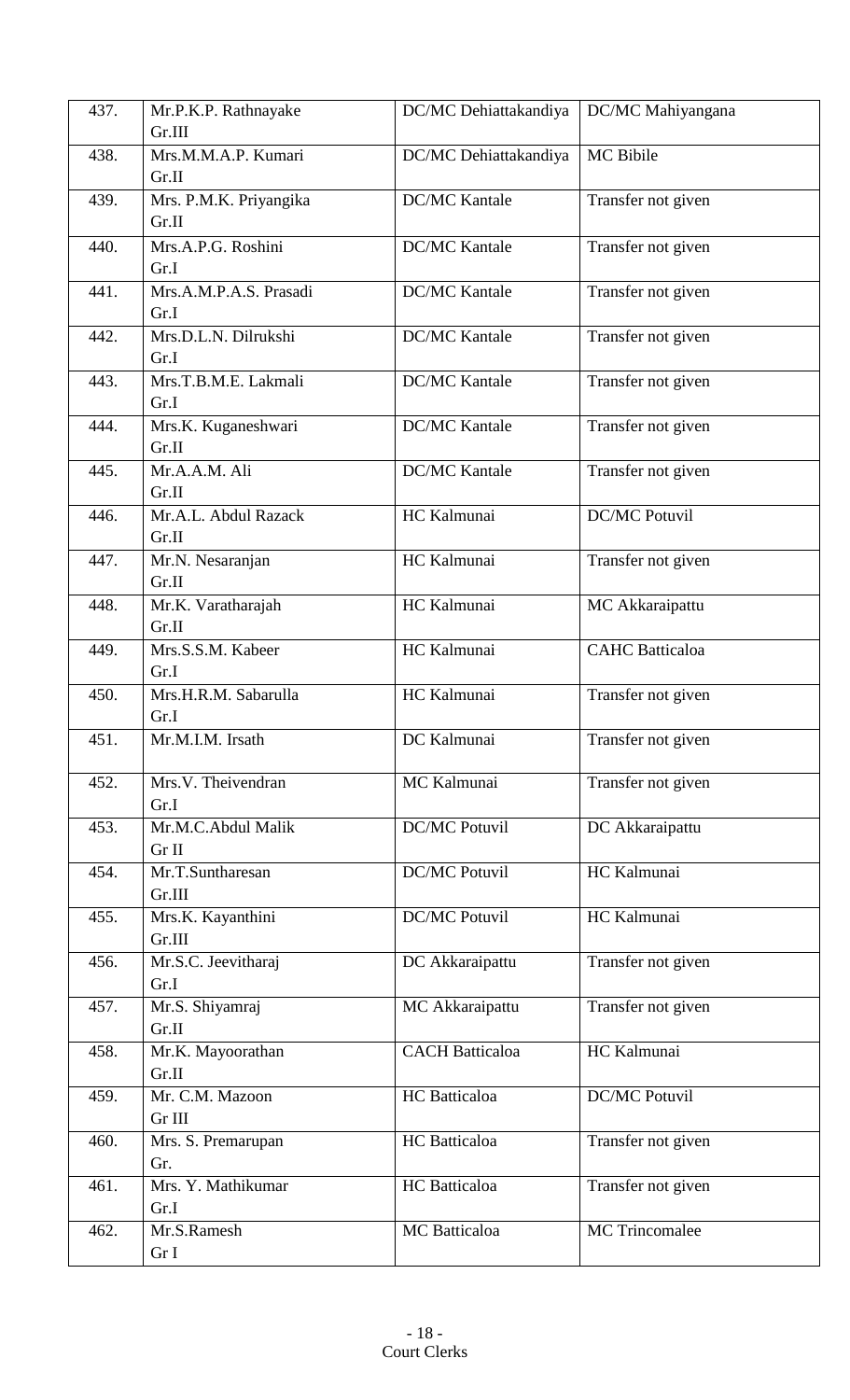| 463. | Mr.A.M.Niyas               | <b>MC</b> Batticaloa  | <b>DC</b> Trincomalee |
|------|----------------------------|-----------------------|-----------------------|
|      | Gr.III                     |                       |                       |
| 464. | Mrs G. Jamunaharan         | <b>MC</b> Batticaloa  | Transfer not given    |
|      | Gr.I                       |                       |                       |
| 465. | Mr.V.Luxman                | <b>MC</b> Batticaloa  | DC/MC Valachchenai    |
|      | Gr.II                      |                       |                       |
| 466. | Mr.P. Nanthagopan          | <b>MC</b> Batticaloa  | Transfer not given    |
|      | Gr.III                     |                       |                       |
| 467. | Mr.M.H.Fazeel              | DC/MC Ampara          | Transfer not given    |
|      | Gr.III                     |                       |                       |
| 468. | Mrs.R.Rudran               | DC/MC Valaichenai     | MC Batticaloa         |
|      | Gr.II                      |                       |                       |
| 469. | Mr.T.Elangkumaran          | DC/MC Valaichenai     | Transfer not given    |
|      | Gr.II                      |                       |                       |
| 470. | Mrs.K.A. Chandralatha      | <b>HC</b> Trincomalee | Transfer not given    |
|      | Gr.I                       |                       |                       |
| 471. | Mrs.G.Sivanjini            | <b>HC</b> Trincomalee | Transfer not given    |
|      | Gr.II<br>Mr.J.Elivannan    | <b>DC</b> Trincomalee |                       |
| 472. | Gr.I                       |                       | MC Batticaloa         |
| 473. | Mrs.M.M. Sithy Aseena      | DC Trincomalee        | DC/MC Mutur           |
|      | Gr.I                       |                       |                       |
| 474. | Mr.M.A.D. Mohamed          | <b>DC</b> Trincomalee | Transfer not given    |
|      | Gr.II                      |                       |                       |
| 475. | Mr.M. Sivakumar            | <b>DC</b> Trincomalee | <b>MC</b> Batticaloa  |
|      | Gr.III                     |                       |                       |
| 476. | Mr.A.Kosasi                | <b>DC</b> Trincomalee | <b>MC</b> Batticaloa  |
|      | Gr.III                     |                       |                       |
| 477. | Mrs.H.M.S.H. Kumari Herath | <b>MC</b> Trincomalee | Transfer not given    |
|      | Gr.I                       |                       |                       |
| 478. | Mrs.T.H.K.S. Nilaweera     | <b>MC</b> Trincomalee | DC/MC Mutur           |
|      | Gr.I                       |                       |                       |
| 479. | Mrs. Anjana Sabesan        | <b>MC</b> Trincomalee | Transfer not given    |
|      | Gr.III                     |                       |                       |
| 480. | Mrs.A.Nisansala            | <b>MC</b> Trincomalee | Transfer not given    |
|      | Gr.II                      |                       |                       |
| 481. | Mrs.J.M.S. Sadamali        | <b>MC</b> Trincomalee | Transfer not given    |
|      | Gr.I                       |                       |                       |
| 482. | Mrs.W.C.S. Chitrangani     | DC/MC Muthur          | Transfer not given    |
|      | Gr.I                       |                       |                       |
| 483. | Mrs.M. Anishta<br>Gr.I     | DC/MC Muthur          | Transfer not given    |
| 484. | Mrs.S.H. Rifaya Banu       | DC/MC Muthur          |                       |
|      | Gr.I                       |                       | Transfer not given    |
| 485. | Mrs. T. Devamalar          | DC/MC Muthur          | Transfer not given    |
|      | Gr.II                      |                       |                       |
| 486. | Mrs.M. Eshwaran            | DC Point Pedro        | DC/MC Chavakachcheri  |
|      | Gr.II                      |                       |                       |
| 487. | Mr. S.Gowshican            | DC/MC Mallakam        | Transfer not given    |
|      | Gr.I                       |                       |                       |
| 488. | Mrs.S.Sunitha              | DC/MC Mallakam        | <b>DC/MC Kayts</b>    |
|      | Gr.I                       |                       |                       |
|      |                            |                       |                       |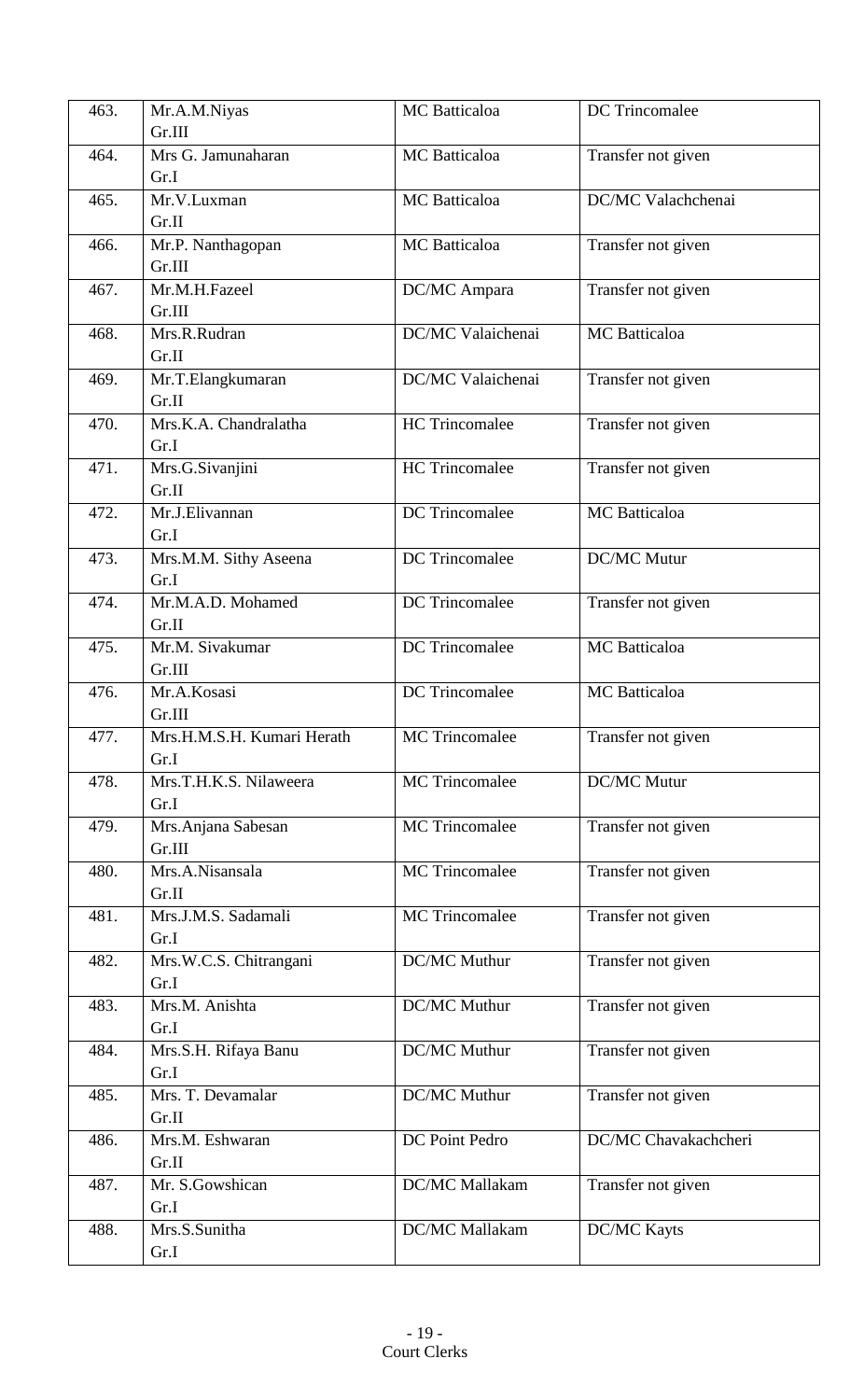| 489. | Mr.S. Vimalathas      | DC/MC Mallakam      | Transfer not given   |
|------|-----------------------|---------------------|----------------------|
|      | Gr.II                 |                     |                      |
| 490. | Mrs.A.Sifna           | DC/MC Mallakam      | Transfer not given   |
|      | Gr.III                |                     |                      |
| 491. | Mr.T. Aranganathan    | CAHC Jaffna         | Transfer not given   |
|      | Gr.I                  |                     |                      |
| 492. | Mrs.S. Kemalatha      | HC Jaffna           | Transfer not given   |
|      | Gr.I                  |                     |                      |
| 493. | Mr.V. Kovarthanan     | DC Jaffna           | <b>HC</b> Batticaloa |
|      | Gr.II                 |                     |                      |
| 494. | Mr. N. Vimalendran    | MC Jaffna           | Transfer not given   |
|      | Gr I                  |                     |                      |
| 495. | Mr. N. Piratheepkumar | MC Jaffna           | Transfer not given   |
|      | Gr I                  |                     |                      |
| 496. | Mrs.G. Gunarani       | Juv.MC Jaffna       | <b>DC/MC</b> Mannar  |
|      | Gr.I                  |                     |                      |
| 497. | Mrs.S. Tharmini       | Juv.MC Jaffna       | Transfer not given   |
|      | Gr.I                  |                     |                      |
| 498. | Mr.M. Kalarurban      | Juv.MC Jaffna       | MC Batticaloa        |
|      | Gr, III               |                     |                      |
| 499. | Mrs.U. Ketheeswary    | Juv.MC Jaffna       | DC/MC Kilinochchi    |
|      | Gr.II                 |                     |                      |
| 500. | Mr.A. Rubaraj         | HC Mannar           | DC/MC Mallakam       |
|      | Gr.III                |                     |                      |
| 501. | Mr.K. Ruthra          | HC Mannar           | <b>MC</b> Batticaloa |
|      | Gr.III                |                     |                      |
| 502. | Mr.V. Kandeepan       | DC/MC Mannar        | Juv.MC Jaffna        |
|      | Gr.III                |                     |                      |
| 503. | Mr.J.Komas Kolasiyar  | DC/MC Mannar        | HC Vavuniya          |
|      | Gr.III                |                     |                      |
| 504. | Mr.T. Raveendran      | <b>DC/MC</b> Mannar | HC Vavuniya          |
|      | Gr.II                 |                     |                      |
| 505. | Mr. M. Sasiganthan    | DC/MC Kilinochchi   | MC Point Pedro       |
|      | Gr.II                 |                     |                      |
| 506. | Mr.D.Darmasena        | CAHC Vavuniya       | Transfer not given   |
|      | Gr.II                 |                     |                      |
| 507. | Mr.B.L.L. Jesunesan   | HC Vavuniya         | Transfer not given   |
|      | Gr I                  |                     |                      |
| 508. | Mr.K. Uruthirakumar   | HC Vavuniya         | DC/MC Chavakachcheri |
|      | Gr.III                |                     |                      |
| 509. | Mr.V. Vijayaruban     | HC Vavuniya         | <b>DC/MC Kayts</b>   |
|      | Gr.III                |                     |                      |
| 510. | Ms.A.Sasidaran        | HC Vavuniya         | Transfer not given   |
|      | Gr.III                |                     |                      |
| 511. | Mr.V. Selvakumar      | DC/MC Vavuniya      | HC Mannar            |
|      | Gr.III                |                     |                      |
| 512. | Mr.S.Nandakumar       | DC/MC Vavuniya      | Transfer not given   |
|      | Gr.III                |                     |                      |
| 513. | Mr.A.Vimaladas        | DC/MC Vavuniya      | DC/MC Mannar         |
|      | Gr.III                |                     |                      |
| 514. | Mr.M.K.M. Safras      | DC/MC Vavuniya      | DC/MC Mannar         |
|      | Gr.III                |                     |                      |